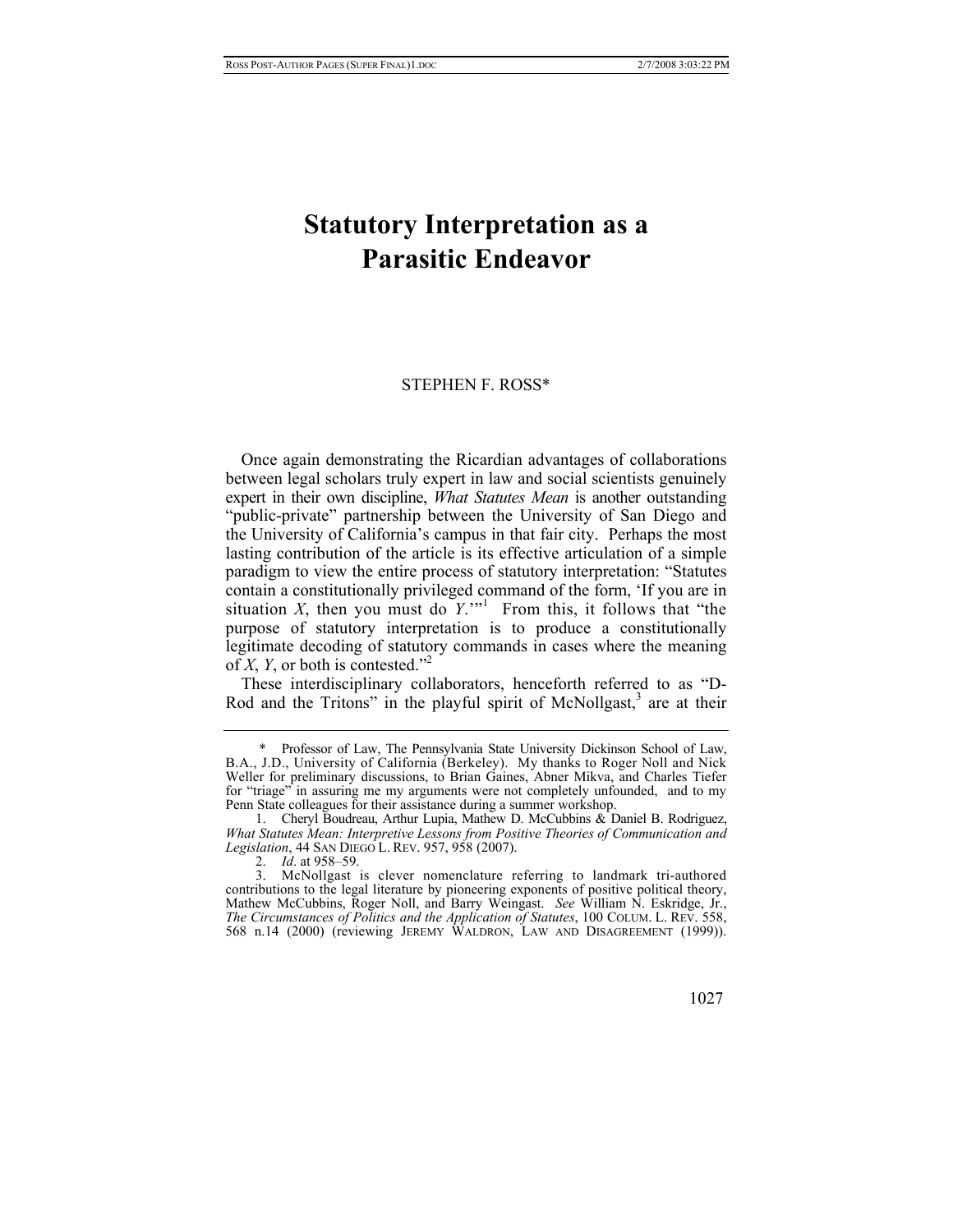best when explaining how to use a variety of social science insights to facilitate an accurate determination of what Congress meant in enacting federal laws.<sup>[4](#page-1-0)</sup> Their project sails into rougher waters in attempting to demonstrate that the only proper role for a judicial interpreter is to accurately discern legislative meaning, and that judicial canons other than those that accurately generalize legislative behavior are improper. In this regard, their "core assumption" that interpreters "should restrict themselves to discerning the legislature's intended meaning"<sup>[5](#page-1-1)</sup> requires greater analysis.

The principal theme of this essay is that statutory interpretation is a project that requires advocates and judges to utilize the insights of three discrete disciplines apart from law: *communications and linguistics* to understand the way that legislative drafters use words to communicate to others, either in text or in extratextual legislative material; *political science* to describe the way that legislators behave in enacting statutes; and *political theory* to provide a normative guide for courts interpreting statutes in a constitutional democracy. Judges, lawyers, and academics would find the process of interpretation more coherent if they transparently acknowledged when and how they drew upon these other disciplines in crafting their work. I apply this theme to make three specific points about this work and a related one by Professors McCubbins and Rodriguez. First, in applying communications/linguistics and political science, *What Statutes Mean* significantly contributes to statutory interpretation by demonstrating the foundational flaws and antidemocratic and hypocritically activist stance of many so-called textualists.<sup>6</sup> Second, their insights do not logically lead to the conclusion that judges should only ascertain legislative meaning; rather, there are several reasons why judges should in some circumstances pursue another approach. Determining when judges appropriately interpret a statute using other tools requires insights from the discipline of political theory. Third, I apply the methodology of *What Statutes Mean* to McCubbins and Rodriguez's earlier critique of the judicially created "appropriations canon," agreeing that the case law's hostility to appropriations legislation is unjustified; however, I conclude

McNollgast's major interdisciplinary contributions to the legisprudential literature include McNollgast, *Legislative Intent: The Use of Positive Political Theory in Statutory Interpretation*, 57 LAW & CONTEMP. PROBS. 3 (1994) [hereinafter McNollgast, *Legislative Intent*] and McNollgast, *Positive Canons: The Role of Legislative Bargains in Statutory Interpretation*, 80 GEO. L.J. 705 (1992).

<span id="page-1-0"></span> <sup>4.</sup> Because their first "core" assumption is that interpretation "is a project defined by Article I, Section 7 of the United States Constitution," it appears that interpretation of state and local law would require another law review article. Boudreau et al., *supra* note 1, at 961.

<span id="page-1-1"></span><sup>5.</sup> *Id*.

<span id="page-1-2"></span><sup>6.</sup> *Id*. at 981–86.

<sup>1028</sup>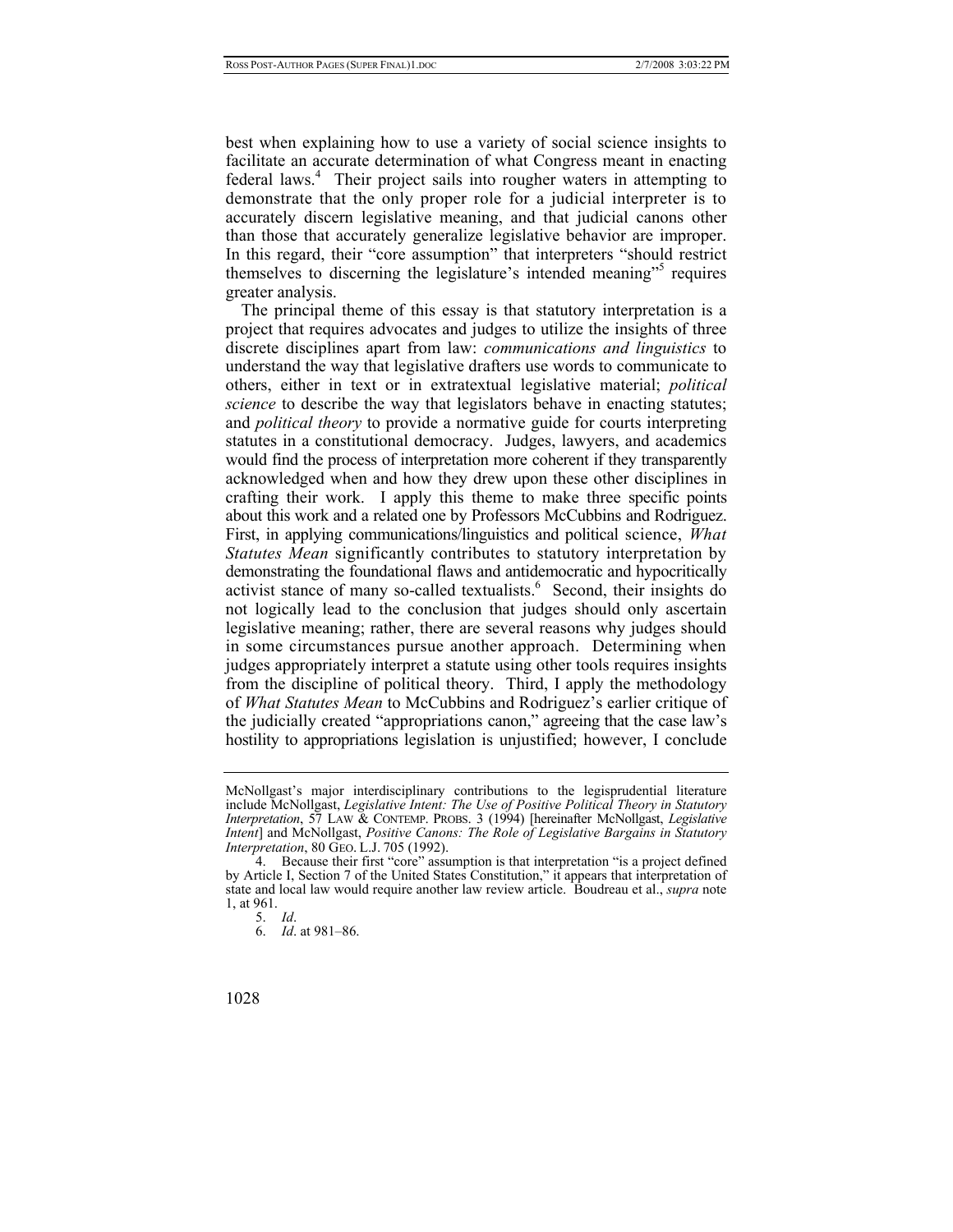that the canon is actually a defensible generalization about legislative behavior.

D-Rod and the Tritons clearly and helpfully synthesize basic insights in communications theory to explain the process of statutory interpretation as one in which ideas conceived by the drafter are "compressed" into verbal symbols, and then these symbols are "expanded"into ideas in the mind of the interpreter.<sup>7</sup> They conclude that "successful communication . . . requires a correspondence between the way that information is compressed and the way that it is expanded."<sup>[8](#page-2-1)</sup> Perhaps the best way for novices to appreciate this is with regard to miscommunications due to mistranslations. I recall a British graduate student's aghast reaction when I referred to a former colleague best known for walking around the halls in his suspenders. The British use the term "bracers" to describe the clothing article that holds up pants; suspenders are used to hold up ladies' nylons, or "garters" in American English. To assure this "correspondence" between the drafter's "compression" and the interpreter's "expansion," the interpreter must have an understanding of the drafting process. Thus, the insights of political science are essential to effective understanding of statutes as communications. These insights can aid the interpreter in identifying reliable communications made by legislative leaders who, under the rules established by the House and Senateunder constitutional mandate,<sup>9</sup> have been delegated authority to control the agenda and to weed out unreliable comments made by others.<sup>[10](#page-2-3)</sup>

*What Statutes Mean* offers a powerful paradigm that significantly contributes to the *corpus* of legisprudence. The combination of linguistics/ communication sciences and positive political theory that they offer demonstrate the need for transparency in the parasitic endeavor of statutory interpretation. Their paradigm also reveals the hypocrisy in the current judicial politics of statutory interpretation.

Consider their persuasive critique of the "Whole Act Rule," a judicially created interpretive canon that presumes that each word in text

<span id="page-2-0"></span><sup>7.</sup> *Id.* at 964–66.

<span id="page-2-1"></span><sup>8.</sup> *Id.* at 966 (emphasis omitted).

<span id="page-2-2"></span> <sup>9.</sup> U.S. CONST. art. I, § 5 ("Each house may determine the rules of its proceedings . . . .").

<span id="page-2-3"></span> <sup>10.</sup> Boudreau et al., *supra* note 1, at 971–73.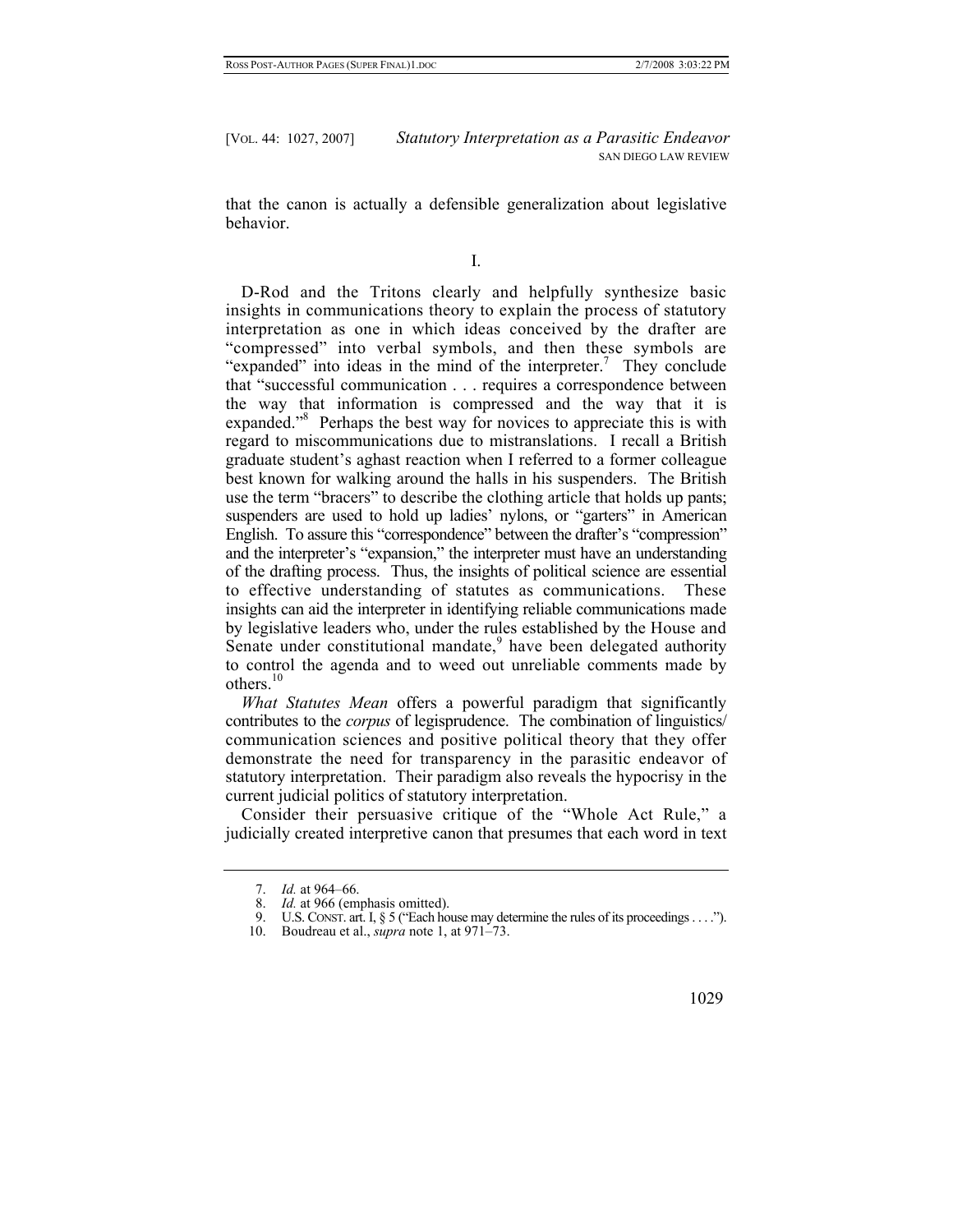must have new and distinct meaning.<sup>11</sup> There is no empirical support from communications or political scientists for the canon's necessary assumption that drafters are never redundant. Anecdotally, I recall from my own experience as a former legislative drafter several occasions when lobbyists or counsel for other senators sought to add additional language to a bill, despite my well-considered explanations that their concerns were fully addressed in the existing language. Faced with the choice of adding redundant language or having to explain to my quite busy boss why some other senator or powerful interest group would not join his bill, I clearly opted for the former. But communications science is not sufficient; an understanding of the legislative process is also required. Even though redundancy may be a "key part of human communication,"<sup>12</sup> the Whole Act Rule and its cousin, the doctrine against "surplusage,"[13](#page-3-2) may well reflect sound practice in other legislatures. In parliamentary systems characterized by strict party discipline, legislative amendments rarely succeed without the support of the relevant minister. Well-established conventions preclude the minister from approving amendments until they have been vetted by professional drafters in the Ministry of Justice, who are trained to remove such problematic syntax as redundancies. $^{14}$  $^{14}$  $^{14}$ 

The Whole Act Rule is not just wrong, as *What Statutes Mean* demonstrates, but systematically wrong. Because its intellectual foundation remains opaque, some who find the canon problematic, such as the circuit judge in the case criticized in *What Statutes Mean*, feel uncritically bound to accept the canon even though it lacks an empirical foundation.<sup>15</sup> Even D-Rod and the Tritons fall into the muck, erroneously referring to the rule as one of the "so-called grammatical canons."[16](#page-3-5) Professors

<span id="page-3-3"></span>14. *See* Stephen F. Ross, *Statutory Interpretation in the Courtroom, the Classroom, and Canadian Legal Literature*, 31 OTTAWA L. REV. 39, 56 n.70 (1999).

<span id="page-3-5"></span><span id="page-3-4"></span>15. Carson Harbor Vill., Ltd. v. Unocal Corp., 270 F.3d 863, 883 (9th Cir. 2001).

 16. Boudreau et al., *supra* note 1, at 983. This is somewhat puzzling in light of prior work distinguishing between canons designed to improve either specific legislative

<span id="page-3-0"></span><sup>11.</sup> *Id.* at 983–86. I analyze the Whole Act Rule in this broader sense, rather than the narrower and more descriptive sense of simply requiring that text be understood in the broader context in which the drafters were writing. *See, e.g.*, William N. Eskridge, Jr., *All About Words: Early Understandings of the "Judicial Power" in Statutory Interpretation, 1776–1806*, 101 COLUM. L. REV. 990, 1097 (2001).

<span id="page-3-2"></span><span id="page-3-1"></span> <sup>12.</sup> Boudreau et al., *supra* note 1, at 985.

<sup>13.</sup> *See, e.g.*, Pa. Dep't of Pub. Welfare v. Davenport, 495 U.S. 552, 562 (1990) (expressing "deep reluctance" to interpret statutory provisions "so as to render superfluous other provisions in the same enactment"). *But see* Landgraf v. USI Film Prods., 511 U.S. 244, 257–61 (1994) (acknowledging that petitioner's textual argument based upon "the canon that a court should give effect to every provision of a statute" "has some force," but refusing to accept the averred meaning because it was "unlikely that Congress intended the [disputed clause] to carry the critically important meaning petitioner assigns it").

<sup>1030</sup>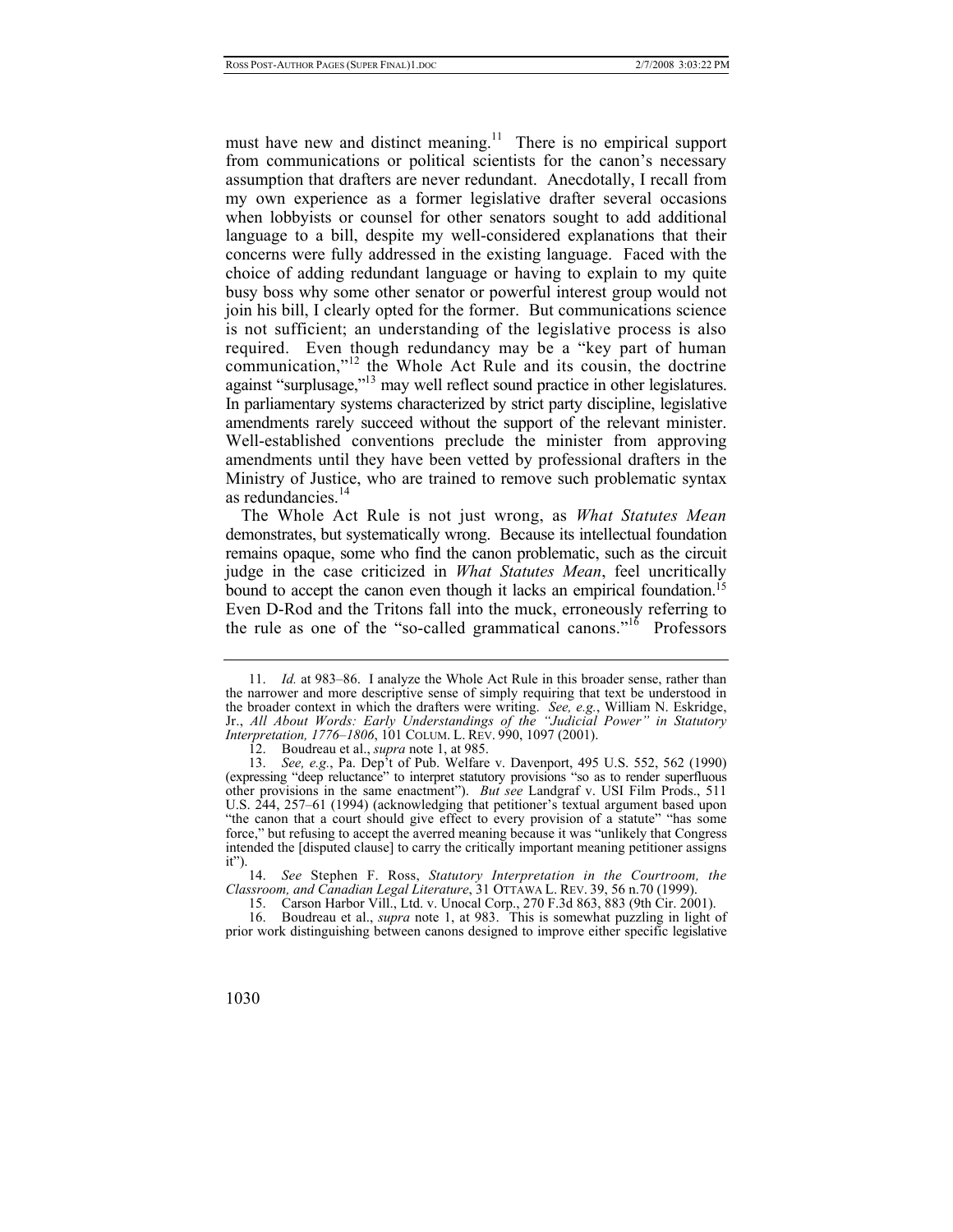Eskridge and Frickey, in their essential reference appendix compiling Supreme Court canons, are only a bit clearer, differentiating the Whole Act Rule from those based on "linguistic inferences" or "grammar and syntax" and placing it with other canons in a category called "textual integrity."<sup>17</sup> This broad use of the Whole Act Rule falls into a wide category of "normative canons" that reflect judicial views on how statutes *should*  be drafted, in contrast with "descriptive canons" that actually reflect how drafters write. $18$ 

The judicial bungling of the Whole Act Rule is symptomatic of the lack of transparency among us legal parasites in identifying the host discipline from which we derive our insights. A quick trip to linguistics texts would show that humans do not emphasize the absence of redundancy in communications, and most political observers—either scholars or practitioners—would readily acknowledge that in American legislatures redundancy is useful, rather than abhorred. We are then left with political theory to justify a judicial preference for "textual integrity," which might be justified, $19$  but tends not to be.

My second comment about their paradigm relates to judicial politics and the foundations of textualism. D-Rod and the Tritons conclude that textualism "is suspect, and likely improper, because it entails a method of expansion that is inconsistent with the legislative compression process[]."[20](#page-4-3) This claim is far too understated. *What Statutes Mean* significantly contributes to the cannonade attacking a critical foundation of the textualist project, the premise that textualism lessens judicial discretion and promotes effectuation of policy by elected officials.<sup>21</sup>

<span id="page-4-2"></span>19*. See, e.g.*, William N. Eskridge, Jr., *Public Values in Statutory Interpretation*, 137 U. PA. L. REV. 1007, 1037–38 (1989).

<span id="page-4-4"></span><span id="page-4-3"></span>20. Boudreau et al., *supra* note 1, at 983.

<sup>21.</sup> *See, e.g.*, Antonin Scalia, *Common-Law Courts in a Civil-Law System: The Role of United States Federal Courts in Interpreting the Constitution and Laws*, *in* A MATTER OF INTERPRETATION: FEDERAL COURTS AND THE LAW 14, 36 (Amy Gutmann ed., 1997); Frank H. Easterbrook, *The Role of Original Intent in Statutory Construction*, 11 HARV. J.L. & PUB. POL'Y 59, 62–63 (1988).



outcomes or the legislative process and canons that purport to mirror legislative intent. Mathew D. McCubbins & Daniel B. Rodriguez, *Canonical Construction and Statutory Revisionism: The Strange Case of the Appropriations Canon*, 14 J. CONTEMP. LEGAL ISSUES 669, 690 (2005).

<span id="page-4-0"></span> <sup>17.</sup> William N. Eskridge, Jr. & Philip P. Frickey, *The Supreme Court, 1993 Term—Foreword: Law as Equilibrium*, 108 HARV. L. REV. 26, 97–98 (1994).

<span id="page-4-1"></span> <sup>18.</sup> Stephen F. Ross, *Where Have You Gone, Karl Llewellyn? Should Congress Turn Its Lonely Eyes to You?*, 45 VAND. L. REV. 561, 563 (1992).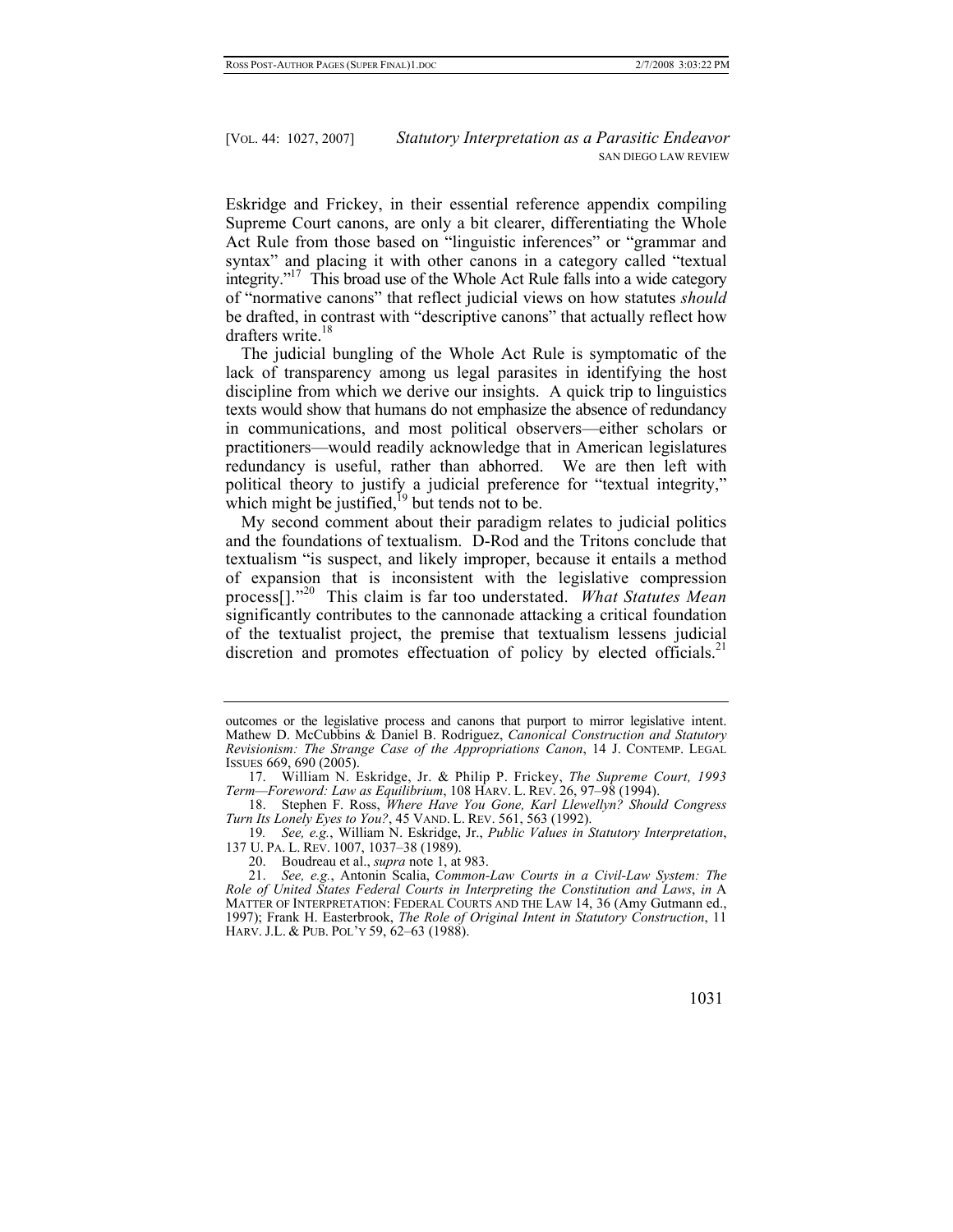William Eskridge offers another fusillade.<sup>22</sup> In a riff on the textualist bromide that judicial use of legislative history is "the equivalent of entering a crowded cocktail party and looking over the heads of the guests for one's friends,"[23](#page-5-1) Eskridge responds that textualism of the sort practiced by Justice Scalia "is like looking out over a crowd and finding your friends already there, preselected."<sup>[24](#page-5-2)</sup>

The textualists' refusal to employ basic insights of communication sciences reveals that they are not really trying to discern legislative meaning, but impose their own. A wonderful illustration is *Blanchard v.*  Bergeron,<sup>[25](#page-5-3)</sup> which interpreted the scope of a statute granting attorneys' fees to prevailing plaintiffs in civil rights cases. Concurring, Justice Scalia castigated his eight colleagues for interpreting the statute in accord with a committee report which approvingly cited the approach taken by three lower court cases. Assuming that a member of the committee staff or a lobbyist had drafted the report language, Justice Scalia wrote: "What a heady feeling it must be for a young staffer, to know that his or her citation of obscure district court cases can transform them into the law of the land, thereafter dutifully to be observed by the Supreme Court itself."[26](#page-5-4) Although Justice Scalia disapproved of the majority opinion's reliance on the committee report, he nonetheless concurred in the judgment, endorsing the additional justifications that the majority offered to explain why its ruling was "reasonable, consistent, and faithful to [the statute's] apparent purpose."<sup>27</sup> In other words, Justice Scalia concluded that fees should be awarded based on what *judges* thought was a reasonable standard, rejecting the only evidence as to what the *legislature* thought was a reasonable standard. Although criticized during her confirmation as a beacon of liberal activism,<sup>28</sup> Judge Patricia Wald asked, in regard to this same question, whose meaning of the text should matter:

Which, then, is the best source: 1) the ruminations of an article III judge who has turned *away* from legislative materials to discern independently a "pattern" or a "reasonable purpose" in a statute in order to shed light on an issue that the statutory language itself fails to clearly settle; or, 2) the admittedly non-binding,

<span id="page-5-0"></span><sup>22.</sup> *See* William N. Eskridge, Jr., *No Frills Textualism*, 119 HARV. L. REV. 2041 (2006) (reviewing ADRIAN VERMEULE, JUDGING UNDER UNCERTAINTY (2006)).

<span id="page-5-1"></span><sup>23.</sup> Conroy v. Aniskoff, 507 U.S. 511, 519 (1993) (Scalia, J., concurring).<br>24. Eskridge. *supra* note 22. at 2073 n.116.

<span id="page-5-2"></span> <sup>24.</sup> Eskridge, *supra* note 22, at 2073 n.116.

<span id="page-5-3"></span> <sup>25. 489</sup> U.S. 87 (1989).

<span id="page-5-4"></span><sup>26.</sup> *Id.* at 99 (Scalia, J., concurring).

<span id="page-5-6"></span><span id="page-5-5"></span><sup>27.</sup> *Id.* at 100.

 <sup>28.</sup> Judge Wald was among a group of President Carter's judicial nominees criticized by Senator Orrin Hatch as "avant garde liberal activists who will legislate from the bench." *Carter's Appointees Examined for Clues on Supreme Court Possibilities*, N.Y. TIMES, Oct. 3, 1980, at A20.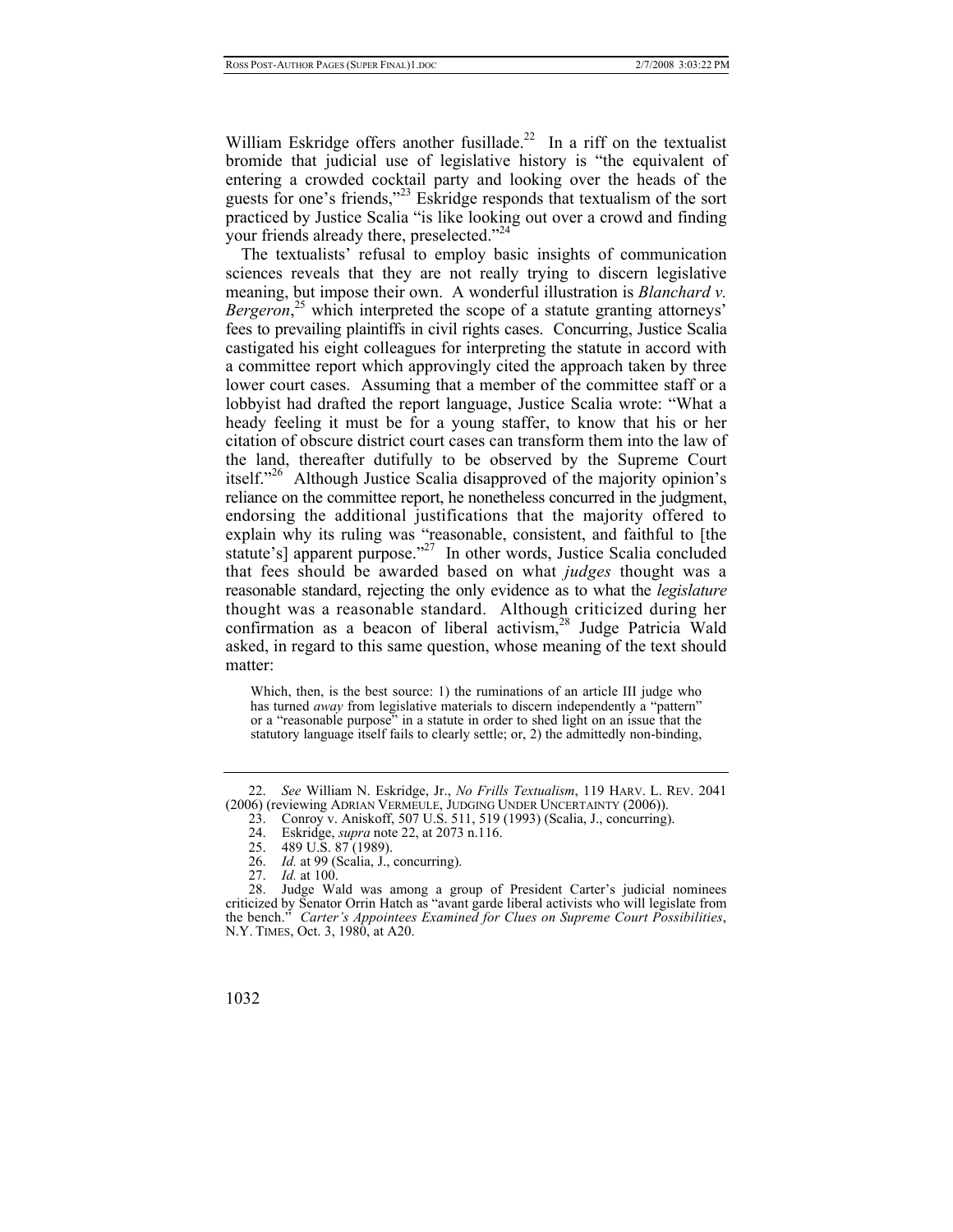but often illuminating, declarations of a House or Senate report explaining what the committee thought it was doing, or the speech of a bill's sponsor in which the sponsor declares his or her objectives in introducing the legislation? Given a choice, I would pin my hopes for fidelity to the "intentions of Congress" on the latter[.](#page-6-0)<sup>29</sup>

According to *What Statutes Mean*, an express statement in a committee report that identified judicial precedents as illustrative of the drafters' meaning is reliable. There would be significant consequences to members and the staffers they employ if the cases cited in the committee report did not accurately reflect the majority's approach to the legislation. And what better way for a lawyer-drafter to communicate meaning to a judge than to provide three precedents rather than try to summarize their meaning in narrative text? As Professor Arthur Corbin argued in the context of the interpretation of contracts, "when a judge refuses to consider relevant extrinsic evidence on the ground that the meaning of written words is to him plain and clear, his decision is formed by and wholly based upon the completely extrinsic evidence of his own personal education and experience."<sup>30</sup>

The verdict on textualism and activism is strengthened when we consider how, even when textualist judges cannot resolve interpretive problems via reference to their own personal views as to the plain meaning of textual language, they substitute judge-created presumptions for actual evidence of legislative intent. Several empirical studies have demonstrated that the textualist attack on the use of legislative history and the materials that D-Rod and the Tritons demonstrate are reliable and helpful to determine congressional meaning has resulted in a significant increase in the use of what I call "normative canons."<sup>[31](#page-6-2)</sup>

<span id="page-6-2"></span> <sup>31.</sup> This theme has played a major role in work by leading legisprudes Jim Brudney and Jane Schacter, most notably James J. Brudney & Corey Ditslear, *Canons of Construction and the Elusive Quest for Neutral Reasoning*, 58 VAND. L. REV. 1 (2005) and Jane S. Schacter, *The Confounding Common Law Originalism in Recent Supreme Court Statutory Interpretation: Implications for the Legislative History Debate and Beyond*, 51 STAN. L. REV. 1 (1998). "Reliance on the judicially constructed canons is especially problematic because it is not clear that Congress, with its steadily declining proportion of lawyer-members, has any serious awareness of their existence, much less their specific applicability." James J. Brudney, *Recalibrating Federal Judicial Independence*, 64 OHIO ST. L.J. 149, 180 n.113 (2003). Judge Mikva has suggested that during his



<span id="page-6-0"></span> <sup>29.</sup> Patricia M. Wald, *The Sizzling Sleeper: The Use of Legislative History in Construing Statutes in the 1988–89 Term of the United States Supreme Court*, 39 AM. U. L. REV. 277, 305 (1990).

<span id="page-6-1"></span> <sup>30.</sup> Arthur L. Corbin, *The Interpretation of Words and the Parol Evidence Rule*, 50 CORNELL L.Q. 161, 164 (1965).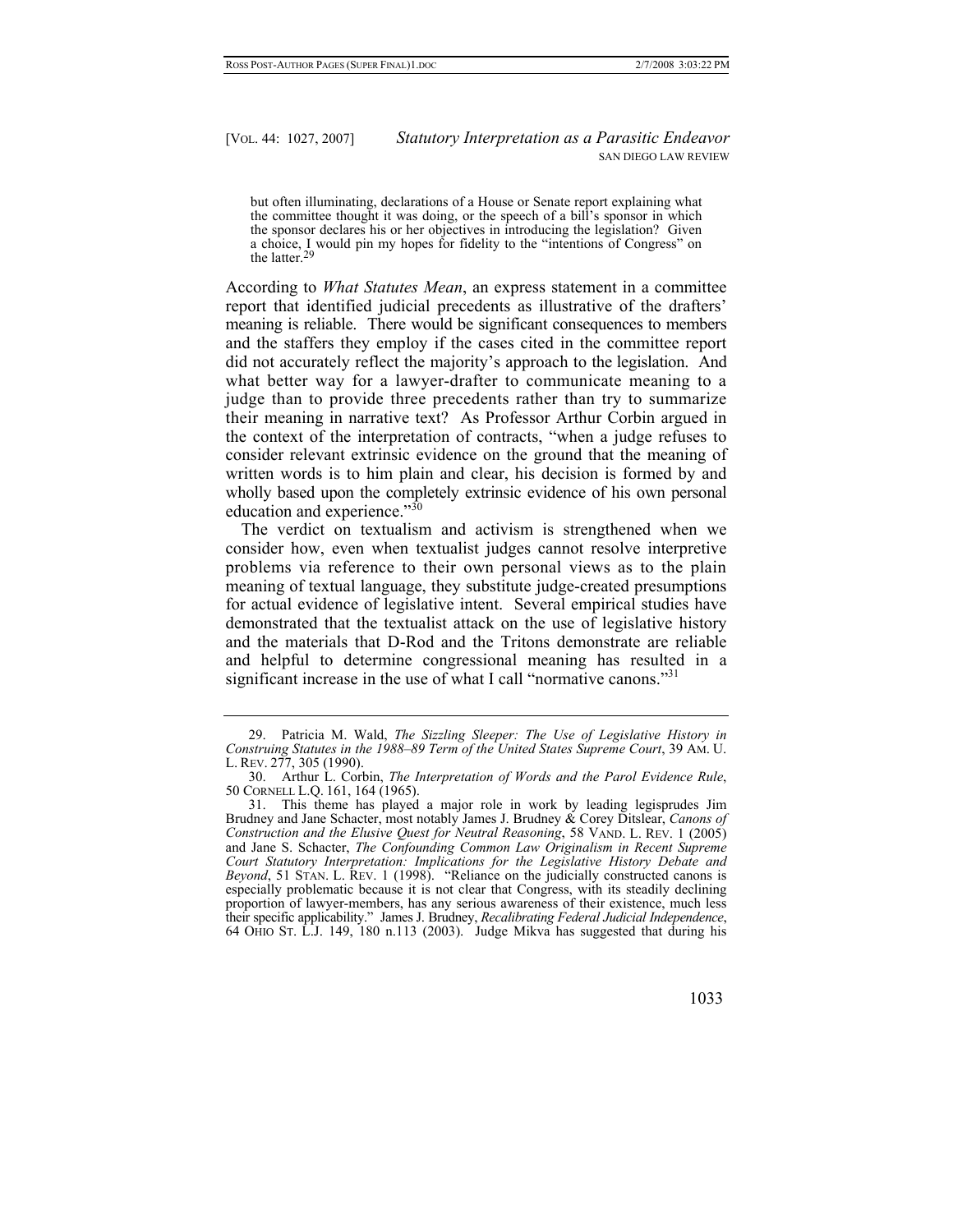To refuse to utilize techniques that help explain what legislators meant in crafting statutes, and to substitute for these techniques a personal view of words' meaning or a judicially created canon consistent with one's own ideology, are the hallmarks of activism. Some liberal activists openly acknowledge this.<sup>32</sup> Whether judicial activism is a good idea requires assistance from the third discipline critical to statutory interpretation, political theory, a topic to which I will turn next. With regard to those who publicly criticize activism, *What Statutes Mean* provides an excellent and thoughtful demonstration that the endorsement of textualist judges constitutes raw political hypocrisy.<sup>[33](#page-7-1)</sup>

II.

*What Statutes Mean* extensively applies insights from communication science and political science to aid in accurately ascertaining legislative meaning. D-Rod and the Tritons glide over a major problem in

<span id="page-7-0"></span>32. *See, e.g.*, Jerry L. Mashaw, *As If Republican Interpretation*, 97 YALE L.J. 1685, 1692–93 (1988).

extended tenure in the House, the "only 'canons' we talked about were the ones the Pentagon bought that could not shoot straight." Abner J. Mikva, *Reading and Writing Statutes*, 48 U. PITT. L. REV. 627, 629 (1987). *See also* James J. Brudney, *A Famous Victory: Collective Bargaining Protections and the Statutory Aging Process*, 74 N.C. L. REV. 939, 1028 (1996) (noting instances where courts use avoidance canon to frustrate original meaning of National Labor Relations Act in favor of nonunion employee rights); James J. Brudney, *Congressional Commentary on Judicial Interpretations of Statutes: Idle Chatter or Telling Response?*, 93 MICH. L. REV. 1, 46–47 (1994) [hereinafter Brudney, *Congressional Commentary*] (noting increased Congressional overrides of Supreme Court decisions that ignore legislative history in favor of judicially created canons); William N. Eskridge, Jr., *Overriding Supreme Court Statutory Interpretation Decisions*, 101 YALE L.J. 331, 347–48 (1991) (concluding that Congress is more likely to override "plain meaning" decisions than any others, since nearly half of the overrides since 1967 address decisions in which the primary reasoning was plain meaning or canons-of-construction reasoning, whereas overrides of decisions based on statutory "purpose" are rare); Victoria F. Nourse & Jane S. Schacter, *The Politics of Legislative Drafting: A Congressional Case Study*, 77 N.Y.U. L. REV. 575, 600–01 (2002) (observing that legislative staffers do not give canons the same degree of weight that judges do).

<span id="page-7-1"></span><sup>33.</sup> *J'accuse* only those in the political realm who defend and appoint textualist judges while assailing "judicial activism." I acknowledge that well-meaning scholars adhere to the view that textualism is a legitimate "effort to limit the discretion afforded to judges in statutory interpretation cases because of concerns about the legitimacy of judicial lawmaking." John Copeland Nagle, *The Worst Statutory Interpretation Case in History*, 94 NW. L. REV. 1445, 1455 (2000) (reviewing WILLIAM D. POPKIN, STATUTES IN COURT: THE HISTORY AND THEORY OF STATUTORY INTERPRETATION (1999)). Boudreau et al., *supra* note 1, demonstrates why Nagle and his academic fellow travelers are nonetheless misguided. On the other hand, while Professor Nagle finds normative canons problematic in terms of excessive judicial discretion, *see, e.g.*, John Copeland Nagle, *Waiving Sovereign Immunity in an Age of Clear Statement Rules*, 1995 WIS. L. REV. 771, 819–21, studies by Jim Brudney and Jane Schacter, *supra* note 31, show how textualist judges who are championed as models of judicial restraint by politicians frequently impose clear statement rules.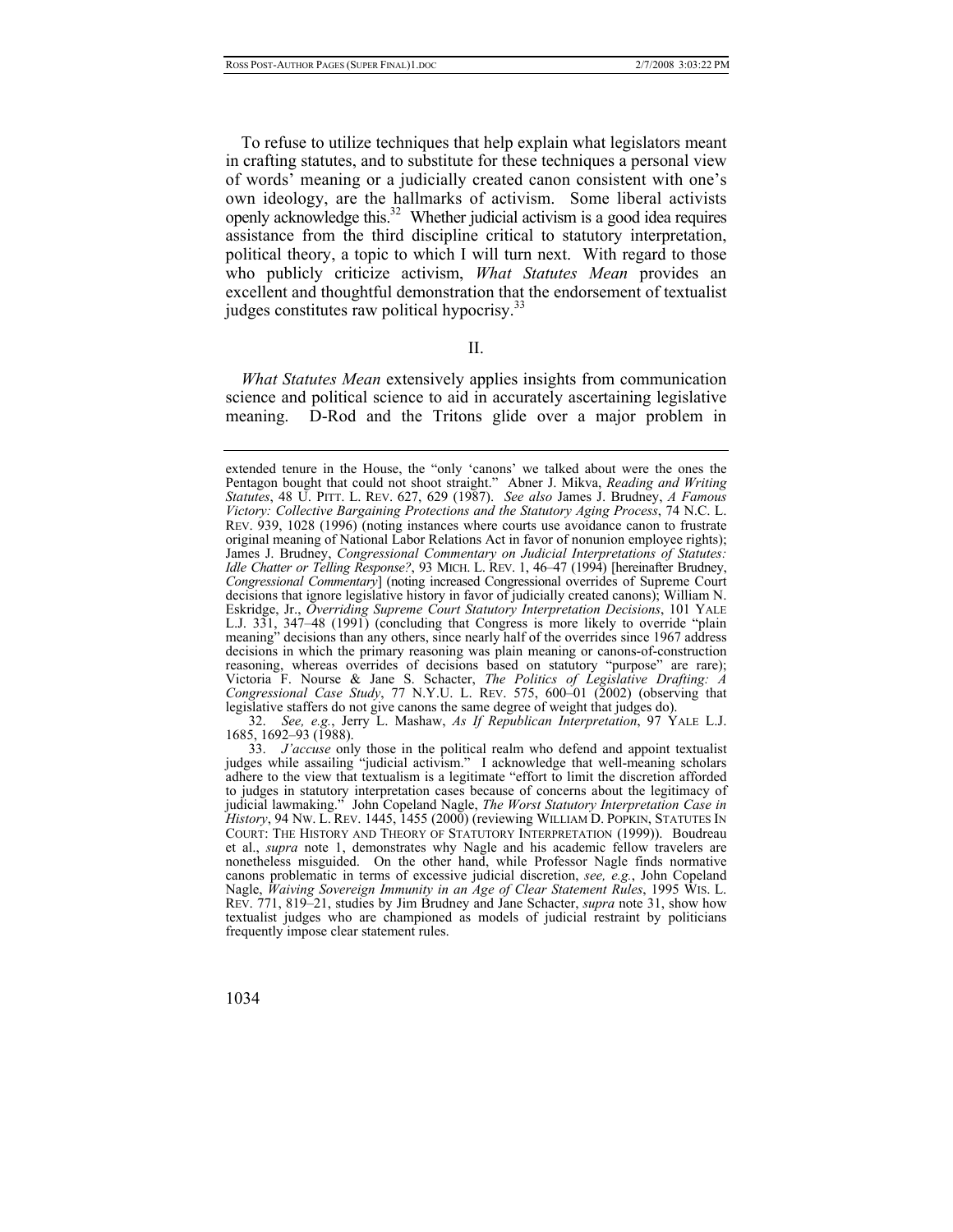legisprudence and political theory: whether judicial interpretation of statutes should ever be more than an effort to ascertain legislative intent, and if so when. Fully utilizing all three relevant disciplines, in contrast, reveals at least three situations where judges might properly dispense with an approach limited to their best effort to ascertain legislative meaning: (1) cases where clues as to meaning are extremely weak (true ambiguity), (2) cases where changed circumstances cast serious doubt on the accuracy of meaning as a democratic effectuation of elected officials' policy preferences (dynamic interpretation), and (3) cases where political theory justifies a non- or semi-interpretivist stance (constitutional values).

The social sciences of linguistics/communications studies and political science provide, as D-Rod and the Tritons demonstrate, some excellent tools in allowing judges to discover helpful clues about legislative meaning. However, these clues are not infallible. Just as amazing technological and biochemical innovations in forensic science do not allow CSI teams to solve every murder, there will be statutes commanding courts to do *Y* in situation *X* when the words used for *X* are truly ambiguous and there is absolutely no political or legislative history to help resolve the specific question whether *X* covers the case *sub judice*. Even when clues exist, they may be conflicting. The political theory of legislative supremacy that underlies the effort to interpret according to ascertained meaning has significantly less force when a judge lacks any real confidence that she has gotten it right.<sup>34</sup> As Einer Elhauge observes, statutory interpretation involves both how courts should determine the meaning of statutes, as well as how courts decide a case when it cannot divine a statute's meaning.<sup>[35](#page-8-1)</sup>

A second area where political science and political theory combine to justify a departure from the pure ascertainment of legislative meaning arises when circumstances change. The clearest case is reflected in the "absurd result" rule, dating back to English practice, that authorizes departure from "plain meaning" when "so applied [the words] produce an inconsistence, or an absurdity or inconvenience so great as to convince

<span id="page-8-1"></span> <sup>35.</sup> Einer Elhauge, *Preference-Estimating Statutory Default Rules*, 102 COLUM. L. REV. 2027, 2029 (2002).



<span id="page-8-0"></span> <sup>34.</sup> McNollgast, *Legislative Intent*, *supra* note 3, at 23–24, poses some examples where probabilistic analysis could result in several alternative interpretations, all with .3– .49 probability of accuracy. To choose among these alternatives using a constitutionally based political theory hardly seems contrary to D-Rod and the Tritons' goal of a "constitutionally legitimate decoding." Boudreau et al., *supra* note 1, at 958–59.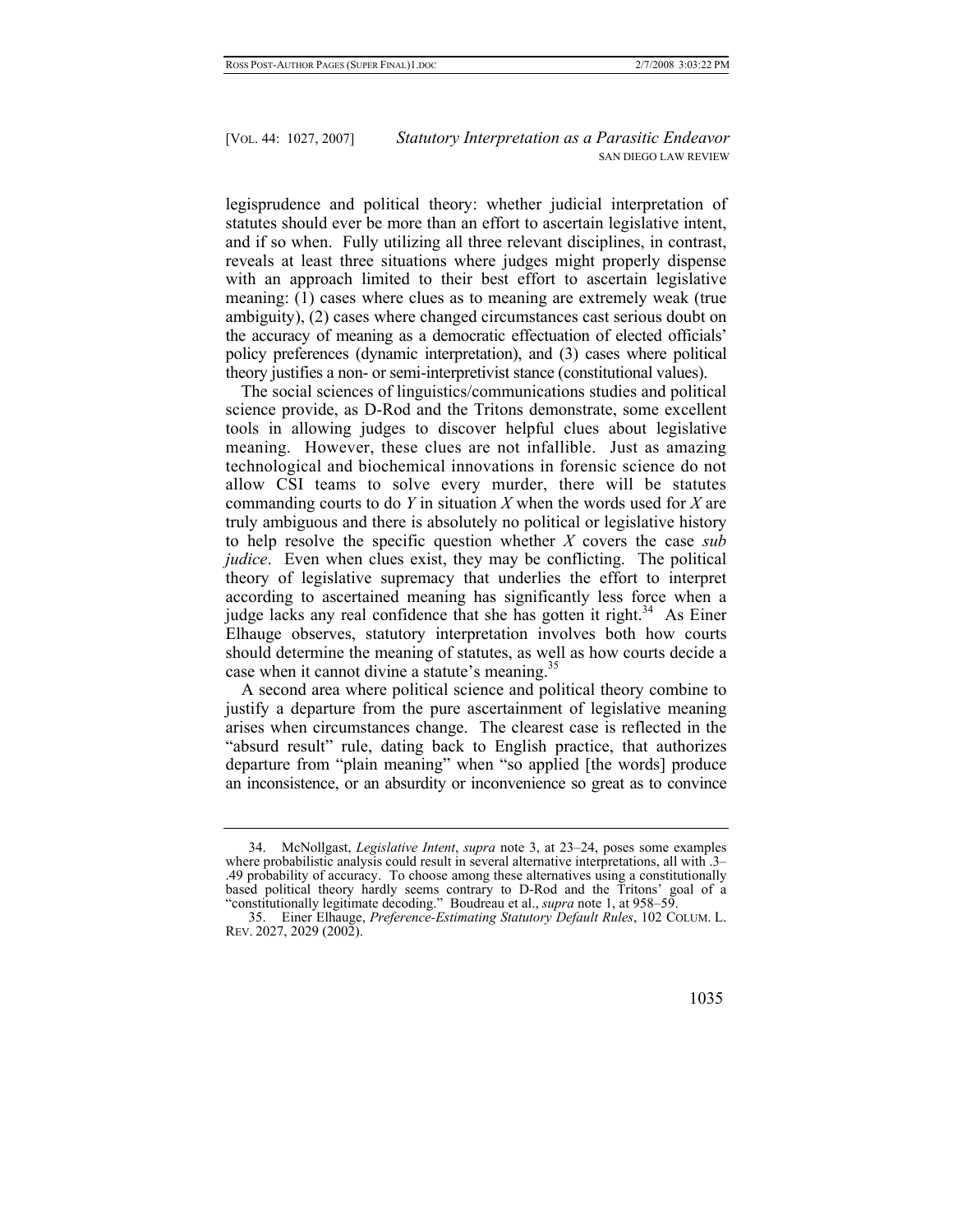the Court that the intention could not have been to use them in their ordinary signification."<sup>36</sup> Somewhat more controversial is the practice of dynamically interpreting statutes when the judge is confident that the enacting legislature did not mean to "do *Y* in situation *X*" when situation *X* arises in the unforeseen context of the case *sub judice*.

Embracing the principal/agent paradigm encompassed in D-Rod and the Tritons' formulation "when in situation *X*, you shall do *Y*," especially in the context of a long-term, repeating relationship between the principal (Congress) and the agent (judges who serve for life terms), academic advocates of dynamic interpretation observe that there are many nonlegal situations when the principal expects the agent to exercise discretion not to follow literal instructions in the face of changed circumstances.<sup>37</sup> To a significant degree this reflects either the actual intent of the enacting Congress, or a general "meta-intent" that reflects an empirical claim about the general expectation of legislators. As to both claims, science and theory play a role. I am reminded of a wonderful insight shared with my Statutory Interpretation students by eminent Circuit Judge Levin Campbell, who served as a Massachusetts state legislator and state judge before appointment to the federal bench. Judge Campbell reported that as a state judge he adopted a strict and literal approach to statutory interpretation; absent a complete travesty of justice, he applied the words of the text without regard to context, and made it a practice to correspond frequently with his former legislative colleagues, confident that outmoded statutes would be appropriately revised. In later years he became convinced that, in contrast with his understanding of the legislative process on Beacon Hill, the difficulties in passing reform legislation through the United States Congress were so great that he could not presume that outmoded legislation would be updated, and that some form of dynamic interpretation was necessary. Likewise, Circuit Judge Jon Newman is inclined to construe legislation that is reviewed frequently by Congress, such as tax law, quite literally, while favoring a broader approach to foundational statutes unlikely to be amended like the nineteenth-century civil rights statutes.<sup>[38](#page-9-2)</sup>

Although the problem of outmoded statutes is significantly ameliorated by the presence of administrative agencies that can update the statute,<sup>[39](#page-9-3)</sup>

<span id="page-9-0"></span> <sup>36.</sup> River Wear Comm'rs v. Adamson, [1877] 2 App. Cas. 743, 764–65 (H.L.) (appeal taken from Eng.).

<span id="page-9-1"></span> <sup>37.</sup> William N. Eskridge, Jr., *Spinning Legislative Supremacy*, 78 GEO. L.J. 319 (1989).

<span id="page-9-2"></span> <sup>38.</sup> Jon O. Newman, *Between Legal Realism and Neutral Principles: The Legitimacy of Institutional Values*, 72 CAL. L. REV. 200, 209–10 (1984).

<span id="page-9-3"></span> <sup>39.</sup> Absent text or reliable legislative history demonstrating that Congress had considered the "precise question at issue" in the case, federal courts are supposed to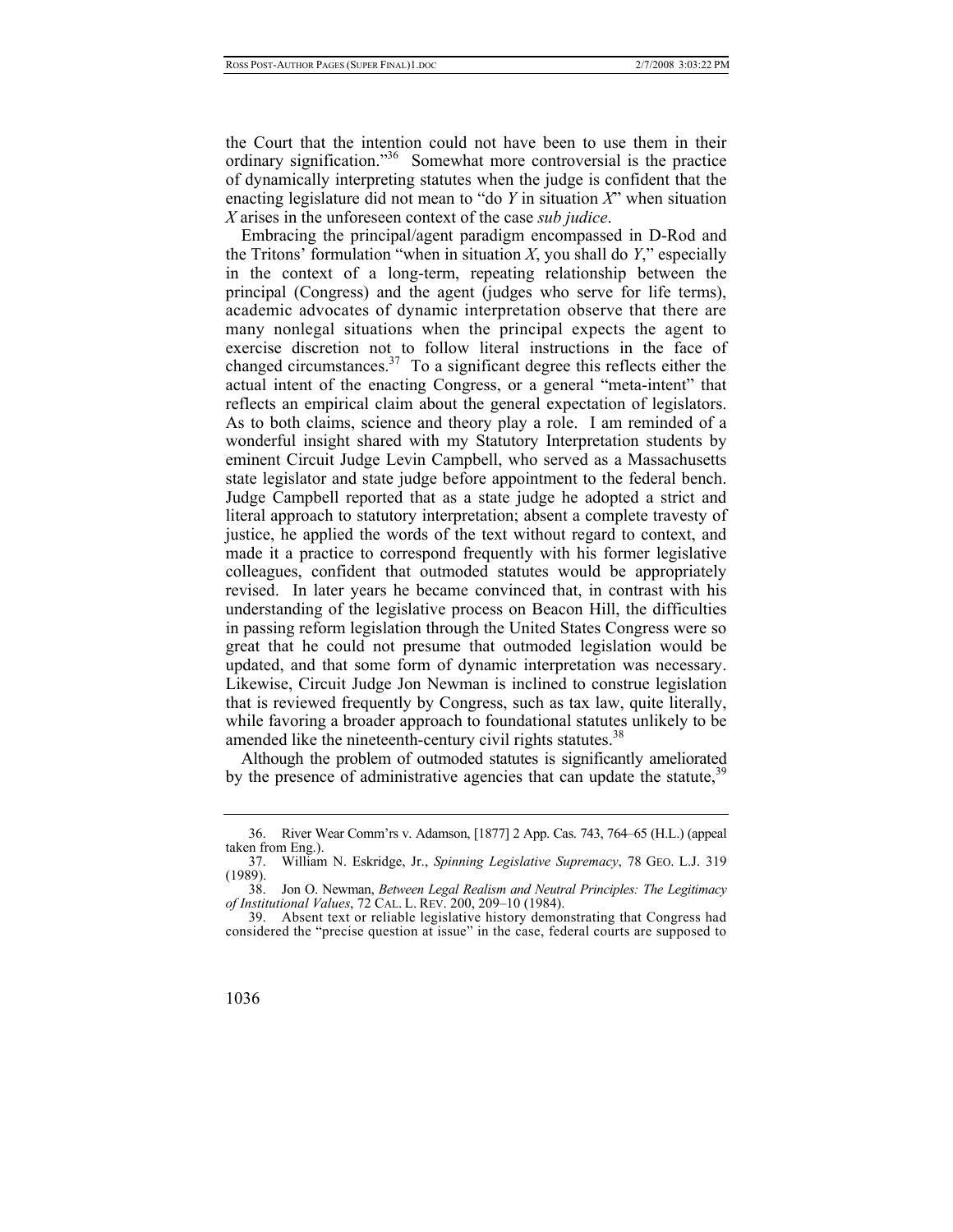the same issue arises with statutes that require interpretation without the benefit of intermediating agency determinations. When political science<sup>40</sup> suggests either a specific intent that judges enforce the statute in accordance with legislative purpose or a general intent that judges do so, insisting on an interpretation in accordance with original legislative meaning cannot be justified by logic or by labeling the judicial role as a "core assumption." It needs to be justified by a political theory, to which this essay now turns.

D-Rod and the Tritons only slightly embellish their claim that judges should seek only to ascertain legislative meaning by citing the reverential *Federalist No. 78*, where Alexander Hamilton famously wrote that the judiciary was the "least dangerous" branch because, lacking power over the sword or the purse, judges "have neither FORCE nor WILL, but merely judgment  $\ldots$   $\mathbb{R}^4$  In defending the authority of the judiciary to refuse to enforce laws repugnant to the Constitution, Hamilton conceded that judges might be able to "substitute their own pleasure" for the "constitutional intentions of the legislature," but to do so would be highly inappropriate. $42$  Judges should "declare the sense of the law; and if they should be disposed to exercise WILL instead of JUDGMENT, the consequence would equally be the substitution of their pleasure to that of the legislative body.<sup>7[43](#page-10-3)</sup>

But there is significantly more to *Federalist No. 78*. Expounding on his views of what constitutes appropriate "judgment" in contrast to the inappropriate imposition of judicial "will," Hamilton wrote:

 But it is not with a view to infractions of the constitution only that the independence of the judges may be an essential safeguard against the effects of occasional ill humours in the society. These sometimes extend no farther than to the injury of the private rights of particular classes of citizens, by unjust and partial laws. Here also the firmness of the judicial magistracy is of vast importance

<span id="page-10-0"></span> 40. I include here the analysis of past political science, recognizing that experts in this regard are often housed in departments of history.

<span id="page-10-1"></span>41. THE FEDERALIST NO. 78, at 412 (Alexander Hamilton) (J.R. Pole ed., 2005).

<span id="page-10-2"></span>42. *Id*. at 416.

<span id="page-10-3"></span>43. *Id*.

defer to any reasonable agency interpretation. Chevron U.S.A. Inc. v. Natural Res. Def. Council, Inc., 467 U.S. 837, 843 (1984). When unforeseen circumstances intervene, the intentional question that judges need to answer—aided by political science—is whether the drafters preferred literal enforcement until Congress had the opportunity to review the issue or preferred a sensible updating by the delegated agency. *See, e.g.*, Regions Hosp. v. Shalala, 522 U.S. 448, 460 (1998) (deciding Congress more likely preferred "the Secretary's exercise of authority to effectuate the Legislature's overriding purpose" rather than "[e]rror perpetuation until Congress plugged the hole").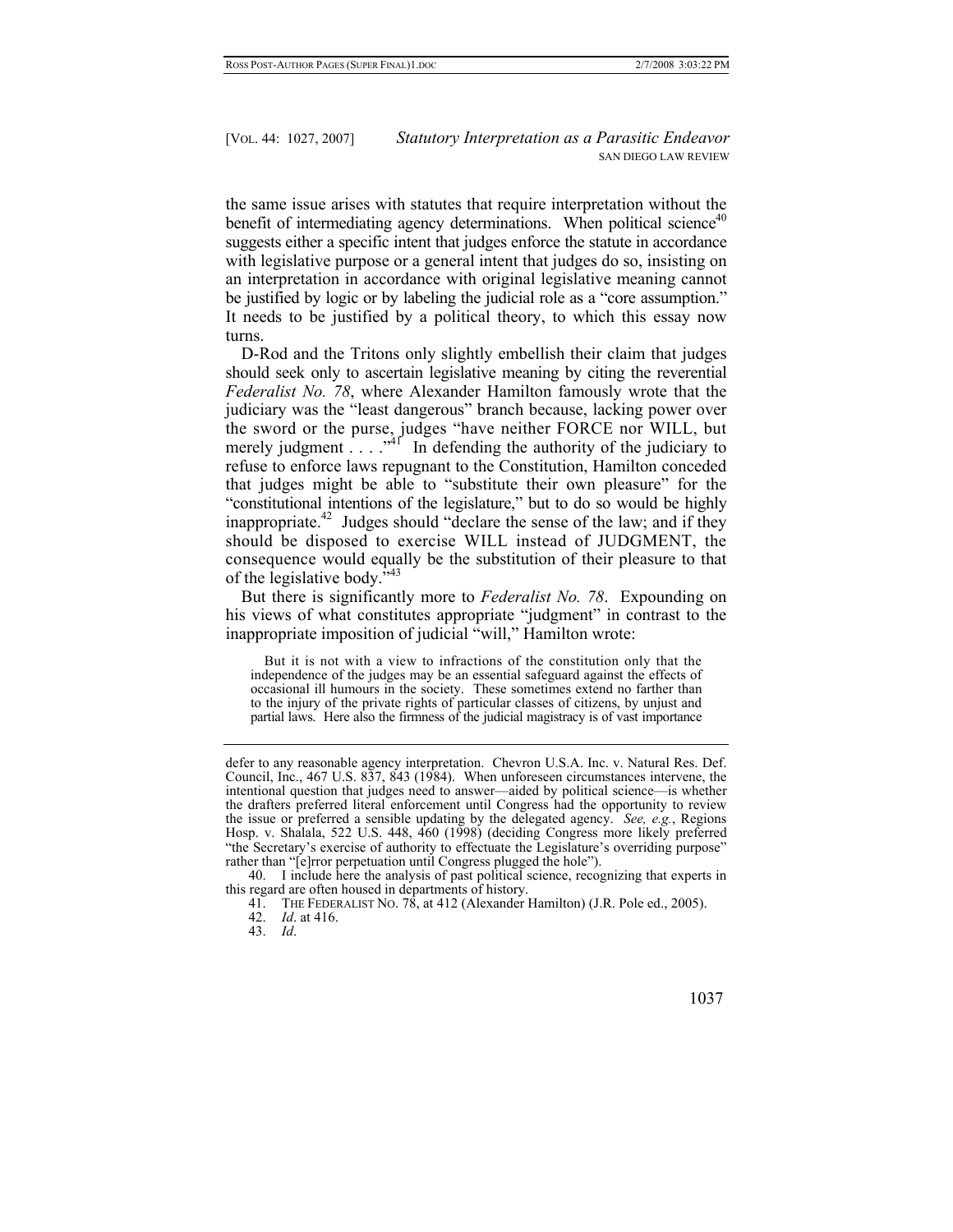in mitigating the severity and confining the operation of such laws. It not only serves to moderate the immediate mischiefs of those which may have been passed, but it operates as a check upon the legislative body in passing them; who, perceiving that obstacles to the success of iniquitous intention are to be expected from the scruples of the courts, are in a manner compelled by the very motives of the injustice they meditate, to qualify their attempts. This is a circumstance calculated to have more influence upon the character of our governments, than but few may be aware of. The benefits of the integrity and moderation of the judiciary have already been felt in more states than one; and though they may have displeased those whose sinister expectations they may have disappointed, they must have commanded the esteem and applause of all the virtuous and disinterested[.](#page-11-0)44

Bill Eskridge has identified one of the cases where the "benefits of the integrity and moderation of the judiciary have already been felt" in a contemporarily famous lawsuit argued by none other than Alexander Hamilton himself, *Rutgers v. Waddington*. [45](#page-11-1) The action was a writ of trespass brought by a patriot whose property had been seized during the Revolutionary War by the British and then handed over to two loyalists.<sup>46</sup> The loyalists relied on the common law defense that use of abandoned property was justified in time of war when authorized by military authorities.<sup>47</sup> The patriot demurred in reliance of a recent New York statute designed to disallow the common law defense when arising out of the British occupation.<sup>48</sup> Hamilton denounced the statute as contrary to the law of nations as incorporated in the New York constitution and the state's common law.<sup>49</sup> The judge, "mitigating the severity and confining the operation of" what Hamilton called "unjust and partial laws," refused to apply the statute and upheld the loyalist's defense.<sup>50</sup> As Eskridge recounts:

Paraphrasing Blackstone, the court insisted that judges were required to apply unreasonable statutory directives, so long as they were "clearly expressed, and the intention manifest," but when generally worded statutes yield unreasonable results in particular cases, courts are at liberty to "expound the statute by *equity*." The opinion recast the legal issue as whether the legislature clearly intended to revoke the law of nations and create a clash with the treaty of peace. "The repeal of the law of nations, or any interference with it, could not have been in contemplation, in our opinion, when the Legislature passed this statute; and we think ourselves bound to exempt that law from its operation . . . .["](#page-11-7)51

- <span id="page-11-4"></span>48. *Id*. at 1025–26.
- <span id="page-11-5"></span>*Id.* at 1027.

<span id="page-11-1"></span><span id="page-11-0"></span><sup>44.</sup> *Id.* at 416–17.

 <sup>45.</sup> Opinion of the New York Mayor's Court, Aug. 27, 1784, *reprinted in* 1 THE LAW PRACTICE OF ALEXANDER HAMILTON 393–419 (Julius Goebel Jr. ed., 1964), *described in* Eskridge, *supra* note 11, at 1025–26.

<span id="page-11-2"></span> <sup>46.</sup> Eskridge, *supra* note 11, at 1025.

<span id="page-11-3"></span><sup>47.</sup> *Id*.

<span id="page-11-6"></span><sup>50.</sup> *Id*.

<span id="page-11-7"></span><sup>51.</sup> *Id.* at 1026 (footnote omitted).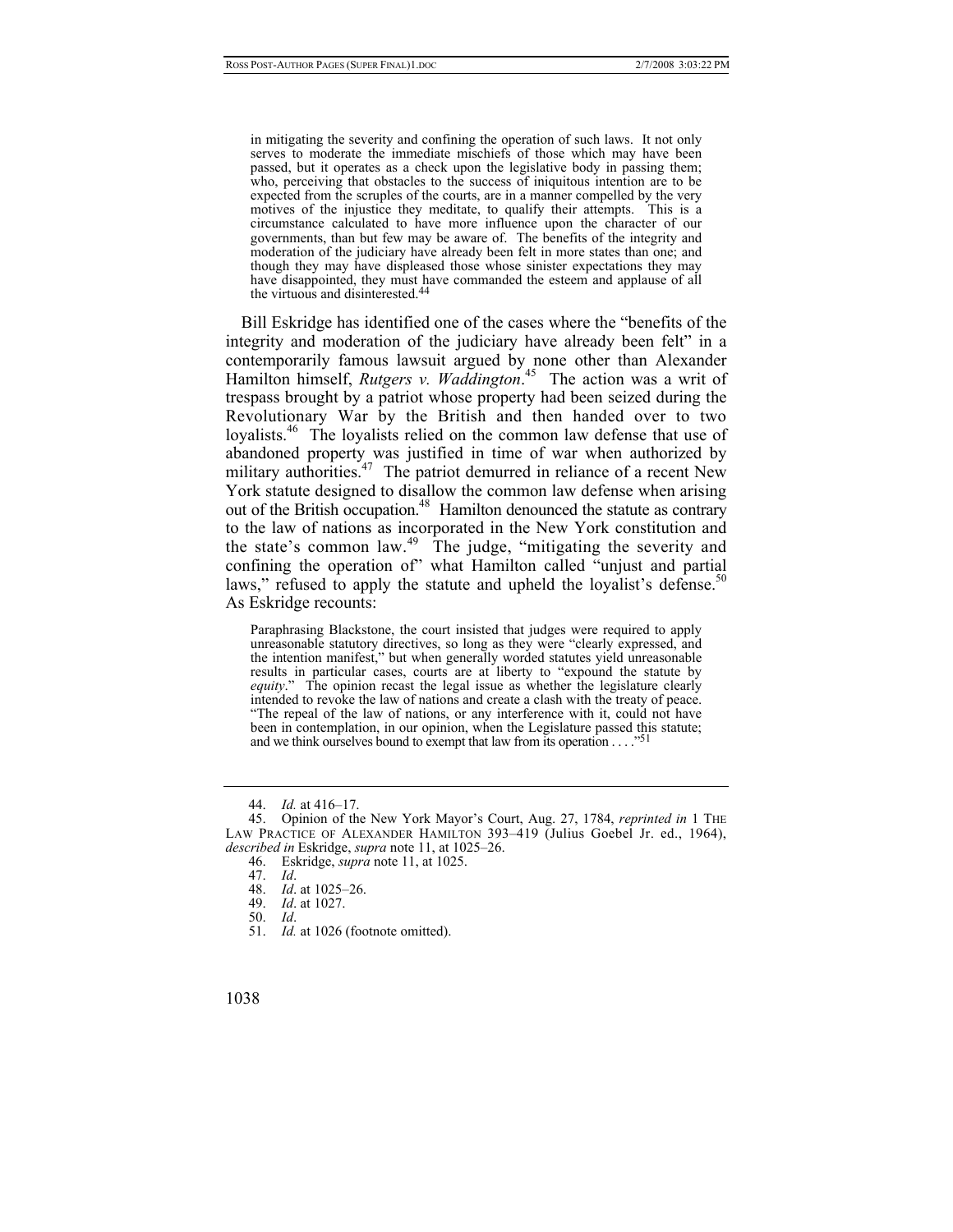It does not require political scientists of the caliber of Boudreau, Lupia, and McCubbins to discern the New York legislature's choice between rigorously respecting the law of nations and allowing loyalists to profit at the expense of patriots during British occupation.

Decisions by independent magistrates to mitigate the effects of unjust and partial laws is not a matter of political science but of political theory. In this case it is about why the benefits of adherence to principles of international law justifies, even in a democracy, judges putting their thumb on the scale by increasing the difficulty of passing legislation contrary to international norms. It is beyond the scope of this essay to debate the validity of this theory, or the propriety of other "clear statement rules" grounded in norms derived from the Constitution.<sup>52</sup> The claim here is that the purposes of sound jurisprudence in a democracy are best served when the theory is transparently debated and argued.<sup>53</sup> Lawyers and judges should debate whether judges should apply an interpretive canon requiring certain kinds of meaning to be explicit, and whether such a canon is appropriate in the particulars of the case *sub judice*. By the same token, the claim that clear statement rules are never appropriate is plausible, but it too reflects a political theory that, contrary to Hamilton's view in the eighteenth paragraph of *Federalist No. 78* quoted above, judges should not, absent a clear inconsistency with constitutional mandate, provide an "essential safeguard against the effects of occasional ill humours in the society" reflected in "unjust and partial laws."

<span id="page-12-1"></span> <sup>53.</sup> Rehearsing a rich debate about judicial candor is also beyond the scope of this essay. The strongest argument against candor, Nicholas S. Zeppos, *Judicial Candor and Statutory Intepretation*, 78 GEO. L.J. 353, 406 (1989), focuses on the *public perception* of legitimacy if judges were candid about more dynamic techniques of interpretation. Even accepting Zeppos's argument, it is not clear that transparency in grounding judicial holdings in linguistics, political science, or political theory raise the same public perception problems. And forcing judges to transparently justify "normative canons" that trump likely legislative meaning would seem to improve public legitimacy. I note that the progenitor of the concept of dynamic interpretation argues for increased candor. William N. Eskridge, Jr., *Dynamic Statutory Interpretation*, 135 U. PA. L. REV. 1479, 1543, 1546 (1987); *see also* Daniel A. Farber, *The Inevitability of Practical Reason: Statutes, Formalism, and the Rule of Law*, 45 VAND. L. REV. 533, 558 n.117 (1992); David L. Shapiro, *In Defense of Judicial Candor*, 100 HARV. L. REV. 731 (1987).



<span id="page-12-0"></span> <sup>52.</sup> These include the presumption of innocence (the rule of lenity in criminal cases), equal protection (the "*Carolene* canon" that construes ambiguous statutes in favor of discrete and insular minorities unable to participate equally in the political process), and federalism (the currently fashionable practice of construing federal statutes to preserve state prerogatives and state statutes).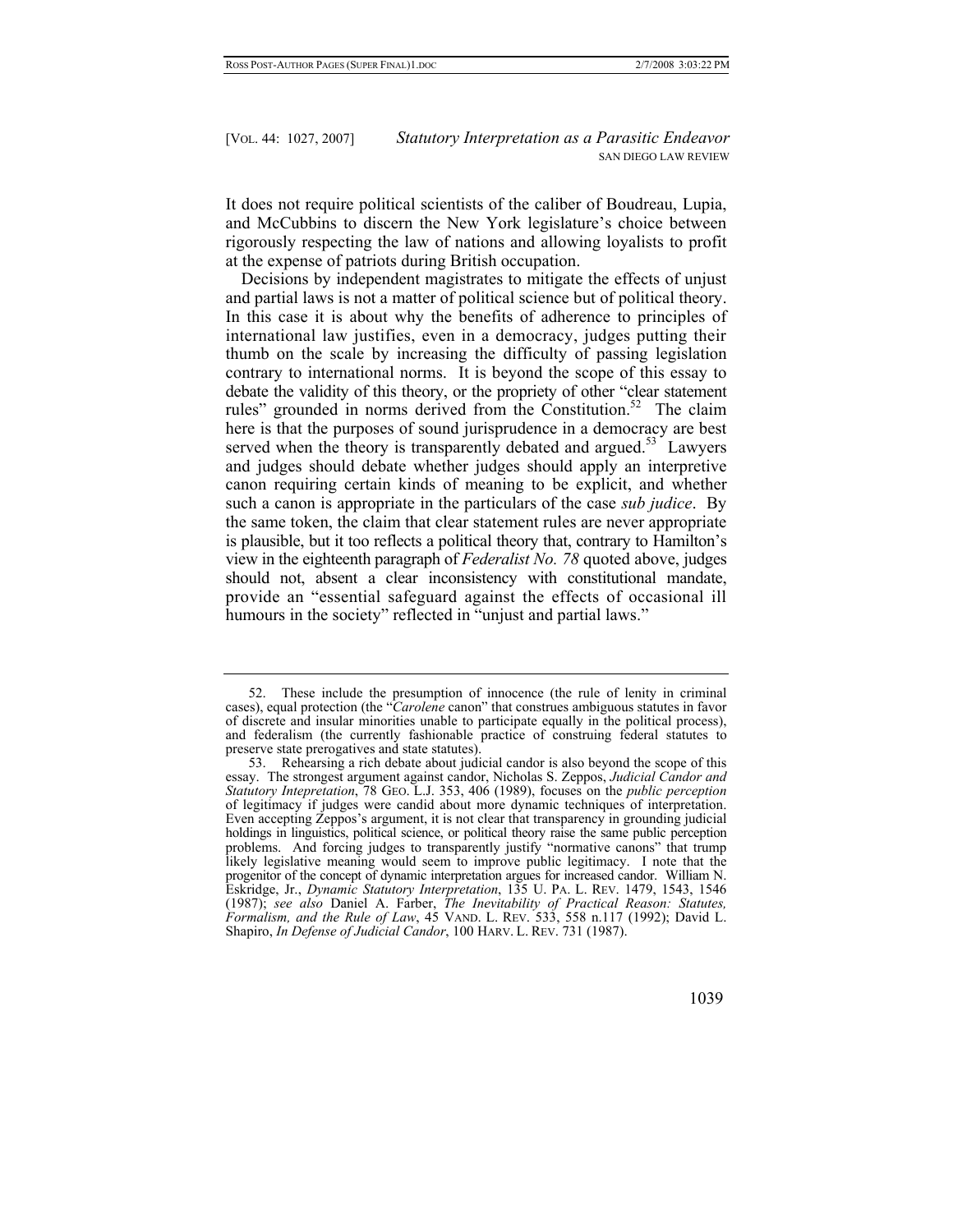A second way in which political theory is necessary to determine whether or not interpreters should ascertain actual legislative meaning arises in the context of a conflict between the apparently plain meaning of a statute and seemingly reliable legislative history that suggests a contrary intent. Most judges believe that when careful consideration reveals no textual ambiguity, they are bound to give effect to the text.<sup>54</sup> Social scientists are likely to ask the highly relevant question with regard to this apparent conflict: Why would legislators use clear text and then create evidence of a contrary intent? Textualists often presume that the contrary legislative history is a red herring.<sup>55</sup> Indeed, political science insights can often provide the tools that can explain why the contratextual evidence is in fact not very reliable. At other times the political history seems to clearly and reliably demonstrate that the legislative intent is contratextual. Some courts will give effect to this intent, especially where the statute was hastily drafted, while other judges insist on giving effect to last minute textual additions that clearly do not reflect the legislative  $bar$ gain.<sup>56</sup> A judge drawing on communications science will readily understand that people do not always mean what they say. The example I use in class is that of a parent who will not hesitate to punish a child for refusing to come when called, if the child is the only one in the house and knows she is being called, even if she is being summoned by her sibling's name. A judge drawing on political science will readily understand that deals are often made and reflected in the legislative history without the appropriately careful revision of text that would have occurred if time permitted careful drafting. I have previously argued that persuasive and reliable evidence that the legislature attached a meaning to the text different than the one held by the court would seem to be prima facie evidence that the text's meaning is not plain.<sup>57</sup> What justifies the strong judicial view that text is all that matters is not that textualists actually believe that each legislator pores over the text while ignoring committee reports and other relevant legislative history. For textualists, political history is disregarded because of political theory, not political science.

<span id="page-13-0"></span> <sup>54.</sup> ABNER J. MIKVA & ERIC LANE, AN INTRODUCTION TO STATUTORY INTERPRETATION AND THE LEGISLATIVE PROCESS 10 (1997).

<span id="page-13-1"></span> <sup>55.</sup> See Justice Scalia's critique of legislative history in *Blanchard v. Bergeron*, 489 U.S. 87, 97–100 (1989) (Scalia, J., concurring).

<span id="page-13-2"></span><sup>56.</sup> *Compare* Shine v. Shine, 802 F.2d 583, 587–88 (1st Cir. 1986) (departing from literal interpretation that would allow spouse to discharge a debt that historically was nondischargeable, in light of absence of congressional intent and harried drafting process), *with* In re Sinclair, 870 F.2d 1340, 1344–45 (7th Cir. 1989) (giving effect to literal language regarding transition provisions of Bankruptcy Act, despite evidence that language was contrary to purpose and specific legislative intent and relevant provision was inserted during last minute conference).

<span id="page-13-3"></span> <sup>57.</sup> Ross, *supra* note 14, at 63.

<sup>1040</sup>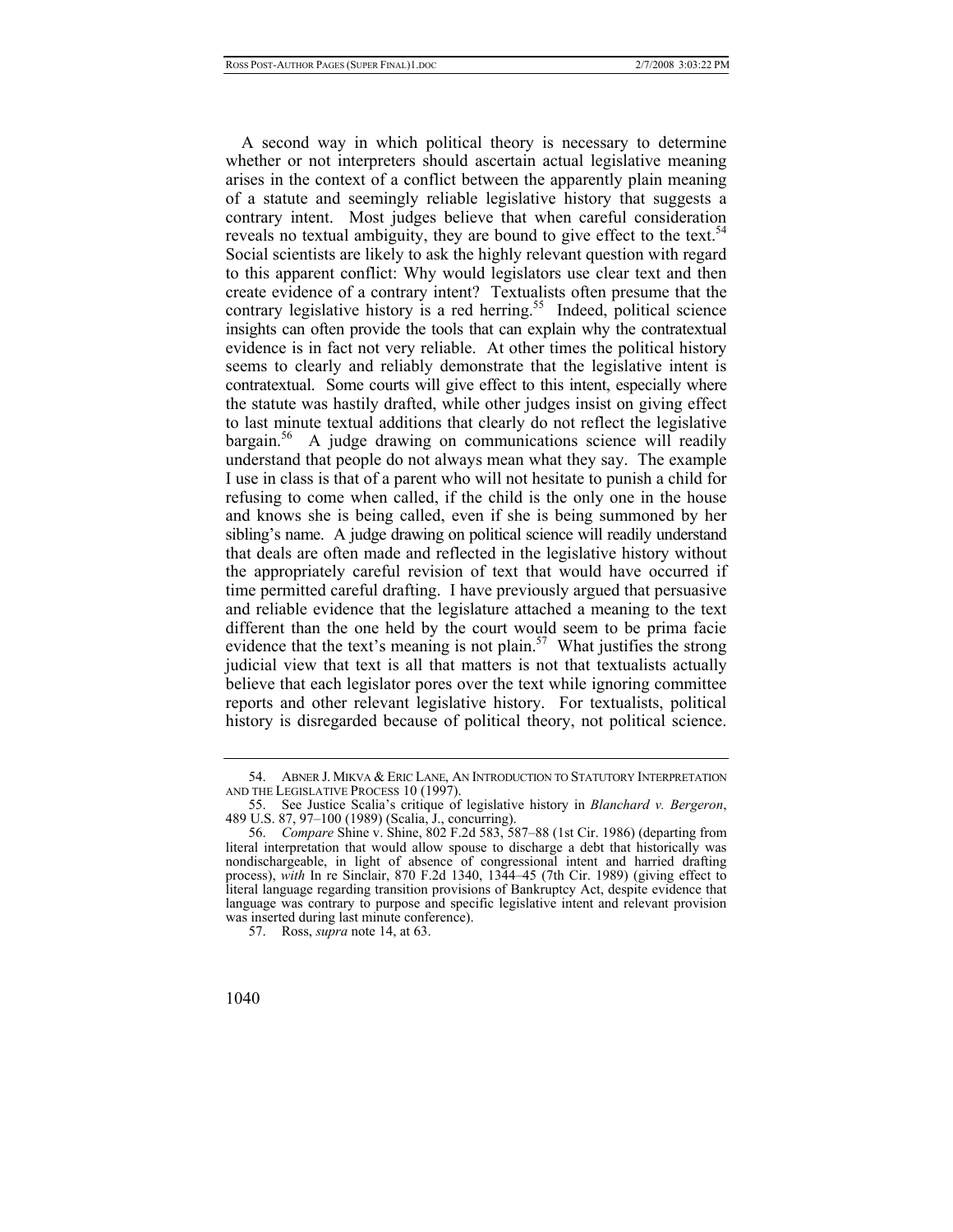Judges give effect to text because that is the way judges think the legislative process *should* work.

Finally, parasitic interpreters can draw on both political science and political theory to craft canons that enhance our constitutional democracy by facilitating the sort of deliberative political process the Constitution envisions. As Einer Elhauge has observed, a number of canons are both explicable and justified as "neither efforts to divine statutory meaning nor attempts to further judicial or legislative preferences, but rather reflect default rules designed to elicit legislative preferences under conditions of uncertainty."[58](#page-14-0) Fully consistent with the principal thrust of *What Statutes Mean*, Elhauge argues that the best way to assure successful ongoing communication between Congress and the courts is for statutes to be interpreted by use of default rules designed to "provoke a legislative reaction that resolves the statutory indeterminacy" when (1) the actual meaning of the enacted legislation is unclear, (2) it is much more likely that the legislature will react to judicial adoption of one party's proposed interpretation than the other's, and (3) the interim costs inflicted by the adopted rule are acceptable.<sup>59</sup> Elhauge's approach invokes the parasitic nature of statutory interpretation. It is grounded in political theory that views overcoming antidemocratic obstacles to ongoing review of political choices by current elected officials as a good thing; and political science which recognizes that existing statutes may not reflect current policy preferences because of countermajoritarian veto gates. Implementation requires application of (1) linguistics and communications science, but only if techniques such as those offered by D-Rod and the Tritons, McNollgast, et al. do not yield a confident estimation of the meaning of the original communication; and (2) political science, as ruling for one side is predicted to facilitate congressional focus on the issue, resulting in new legislation that accurately reflects modern policy preferences.<sup>[60](#page-14-2)</sup>

<span id="page-14-2"></span> <sup>60.</sup> Elhauge, *supra* note 35, at 2168 n.9, acknowledges that his approach was "inspired" by Ian Ayres & Robert Gertner, *Filling Gaps in Incomplete Contracts: An Economic Theory of Default Rules*, 99 YALE L.J. 87 (1989). This is significant in light of McNollgast's express reliance on the economics of contracting with regard to the



<span id="page-14-1"></span><span id="page-14-0"></span><sup>58.</sup> *See* Elhauge, *supra* note 35, at 2165.

<sup>59.</sup> *Id.* at 2165, 2166. These default rules are a function of a variety of obstacles and veto gates that make the passage and interpretation of federal legislation so interesting. In Judge Campbell's perhaps idealized view of the Massachusetts Legislature, *see supra* text accompanying notes 37–38, preference eliciting rules are not necessary; all that is necessary to get the desired response is a letter from a judge. Such is clearly not the case with Congress.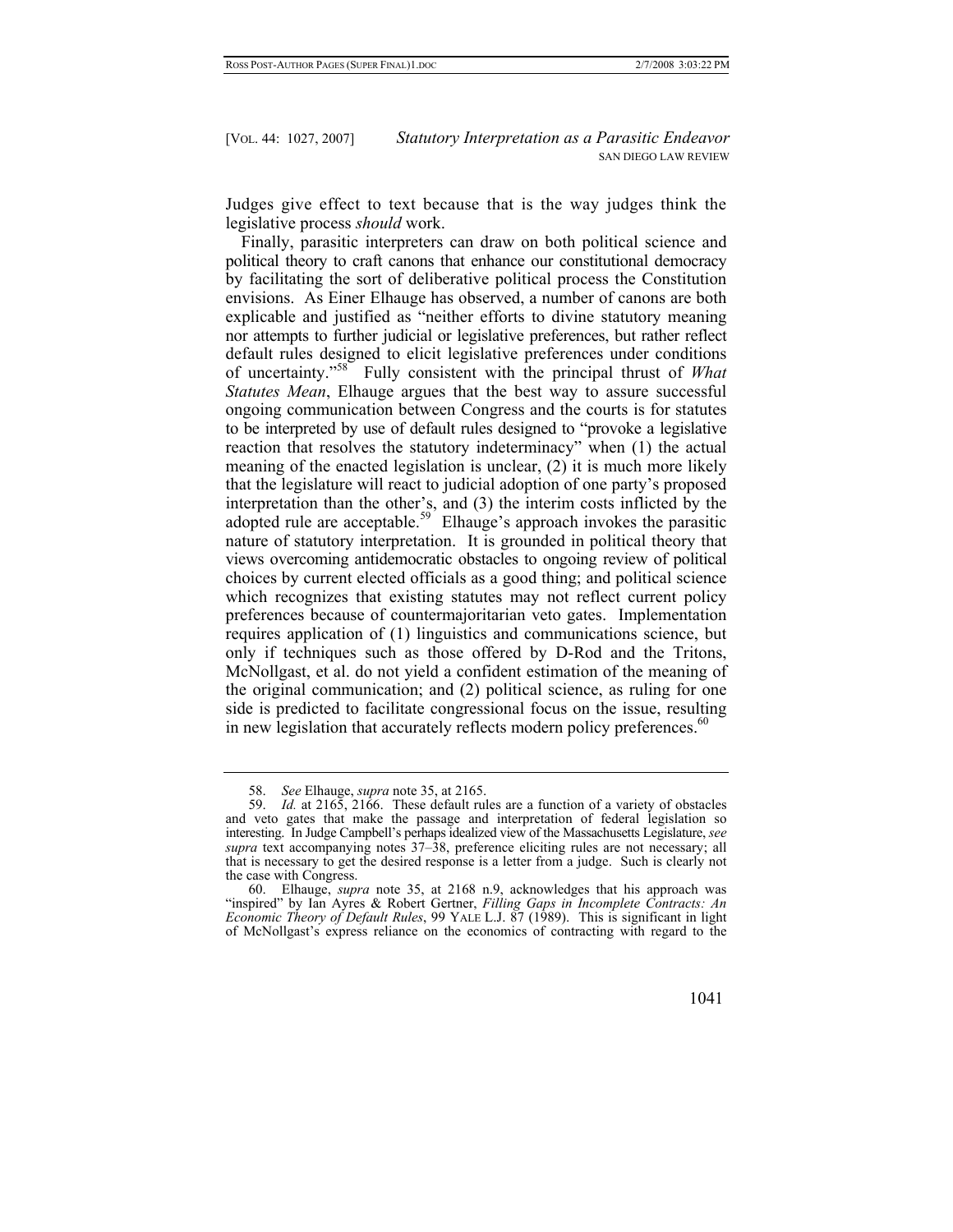The ill effects of nontransparent parasitic behavior by judicial and academic interpreters are reflected in both case law regarding the appropriations canon and its criticism in another major article by two of *What Statutes Mean's* authors, Mat McCubbins and Dan Rodriguez.<sup>61</sup> The canon in question is a clear statement rule that requires express textual support in appropriations legislation for changes in substantive legislation. Opaque reasoning in judicial decisions led courts to what McCubbins and Rodriguez demonstrate is the erroneous conclusion that the use of appropriations legislation to make changes in substantive legislation is a bad idea that should be discouraged by judges through the use of a normative canon. However, this insightful critique appears to overstate positive political science insights about the role that legislators actually intend to give to their colleagues serving on the powerful Appropriations Committees. Specifically, the desirability *vel non* of enacting substantive legislation as part of the appropriations process does not address an alternative justification for the appropriations canon, that nontextual legislative history reflecting the deliberations of the Appropriations Committee and the intent of appropriators is not reliable evidence of what the vast majority of nonappropriators intend with regard to specific substantive legislation that, under House and Senate rules, would ordinarily need to be considered by another committee.

Judicial precedent requires a clear statement to effect congressional policy decisions if the chosen means is substantive legislation contained in a statute originating from the House or Senate Appropriations Committee.<sup>62</sup> Courts base their antipathy to this particular legislative strategy on an almost casual judicial perception that substantive legislation originating in appropriations committees is less likely to be well considered.<sup>63</sup> McCubbins and Rodriguez largely debunk these arguments.<sup>64</sup> Using political science, they demonstrate that the appropriations process is no more or less deliberative than the process by which substantive legislation is enacted.

application of positive political theory to statutory interpretation. McNollgast, *Legislative Intent*, *supra* note 3, at 9.

<span id="page-15-0"></span> <sup>61.</sup> McCubbins & Rodriguez, *supra* note 16.

<span id="page-15-1"></span><sup>62</sup>*. Id.* at 676–85 (citing, inter alia, Tenn. Valley Auth. v. Hill, 437 U.S. 153 (1978)).

<span id="page-15-3"></span><span id="page-15-2"></span><sup>63.</sup> *Id.* at 686–90.

 <sup>64.</sup> I put to the side the plausible argument that, as a matter of political science, the complexity of the must-pass nature of appropriations legislation makes it an easier target for special interests and that as a matter of political theory, judges should interpret statutes in a manner to counter collective action problems recognized by public choice theory. If this argument is valid, then it would justify a broader *Carolene* canon in favor of politically powerless minorities, regardless of whether the affected legislation was part of an appropriations measure.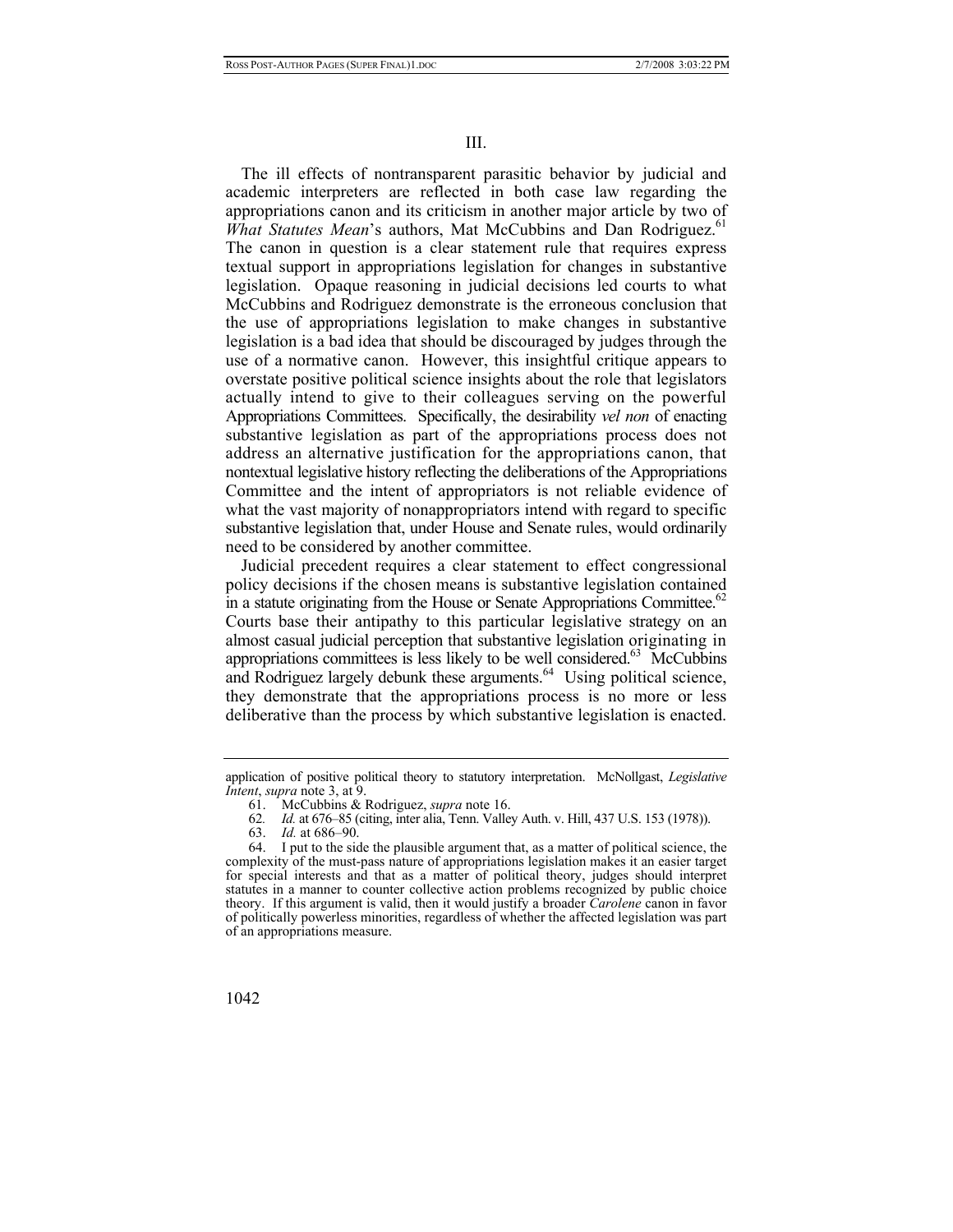They then use political theory to argue that there is no basis for a judicial preference that Congress enact legislation in any particularly deliberative way.<sup>65</sup> However, courts and commentators appear to have overlooked an alternative justification for the appropriations canon as a legitimate effort to discern legislative meaning.

The leading case is *Tennessee Valley Authority v. Hill*, where Congress appropriated substantial sums for a major dam and hydroelectric project whose construction allegedly violated the Endangered Species Act.<sup>66</sup> The Supreme Court held that the project violated substantive law, and that the declaration in Appropriations Committee reports that the project should proceed was not sufficient to displace the text-based conclusion that the program was repugnant to substantive law.<sup>[67](#page-16-2)</sup>

First, the Court observed that the language of the Endangered Species Act plainly required that any federal agency action "authorized, funded, or carried out by them [did] not jeopardize the continued existence" of an endangered species or "result in the destruction or modification of habitat of such species."<sup>68</sup> Although the government and dissenting Justice Lewis Powell contended that this language was ambiguous, capable of being interpreted as applying only to the initial decision to commence a project, the Court observed that no evidence was offered to support this alternative meaning other than Justice Powell's own declaration that it was so. Insightfully referring to Lewis Carroll's Humpty Dumpty, the majority thus recognized that a textual approach allows judges to declare a statute to mean whatever they want it to mean,<sup>69</sup> and so concluded that the "language, structure, and history" of the Act demonstrated that Congress intended species protection to be a top priority, and this reading was consistent with the application of the Act to block the

<span id="page-16-4"></span><sup>69.</sup> *Id.* at 172–74. "'When *I* use a word,' Humpty Dumpty said, in rather a scornful tone, 'it means just what *I* choose it to mean—neither more nor less.'" *Id.* at 173 n.18 (quoting LEWIS CARROLL, *Through the Looking Glass*, *in* THE COMPLETE WORKS OF LEWIS CARROLL 196 (1939)).



<span id="page-16-0"></span> <sup>65.</sup> They note that the Appropriations Committee is the largest and most representative committee, whose very jurisdiction attracts the attention of the most number of stakeholders. McCubbins & Rodriguez, *supra* note 16, at 695. Appropriations bills are more likely to be amended, *id.* at 697, and the bargaining process necessary to achieve sufficient votes to pass appropriations bills results in more deliberation than may occur with substantive legislation. *Id.* at 701–07.

<span id="page-16-1"></span> <sup>66. 437</sup> U.S. 153 (1978).

<span id="page-16-3"></span><span id="page-16-2"></span><sup>67.</sup> *Id*. at 172–74.

<sup>68.</sup> *Id*. at 160 (quoting 16 U.S.C. § 1536 (1976)) (emphasis and internal quotation marks omitted).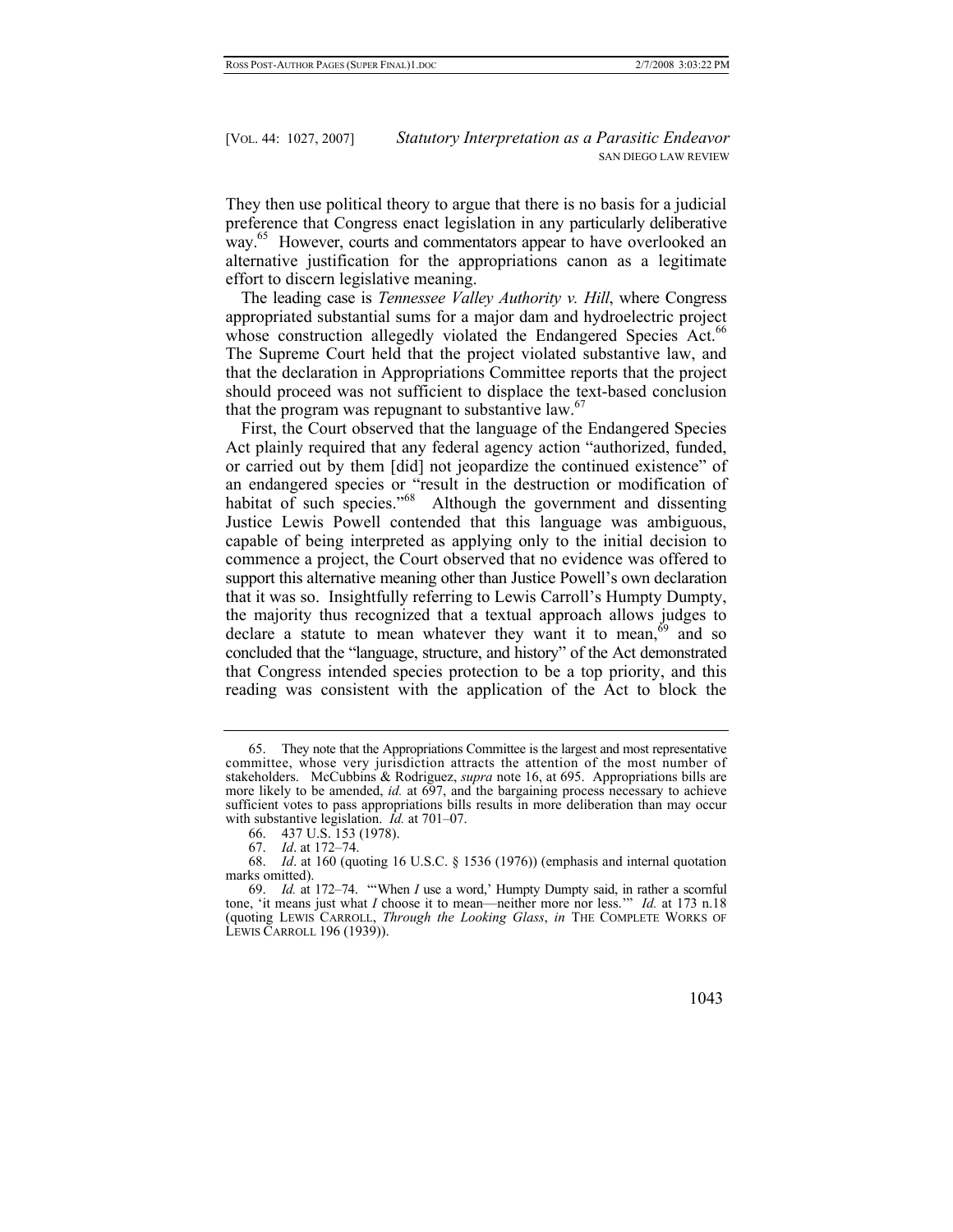opening of an almost-operationally complete dam.<sup>70</sup> Significantly, the Court relied upon the fact that previous legislation had required agencies to try to protect endangered species "insofar as is practicable and consistent with [the agencies'] primary purposes,<sup>771</sup> a provision expressly criticized by environmentalists during committee hearings, and that the Endangered Species Act expressly omitted such qualifying language.<sup>[72](#page-17-2)</sup>

The Court refused to be guided by language in the committee reports of the House and Senate Appropriations Committees explaining that in continuing to fund the controversial dam, those committees viewed the project as consistent with the terms of the Endangered Species Act.<sup>73</sup> The majority reasoned that the general interpretive approach disfavoring an argument that a subsequent statute impliedly repealed an earlier one applied "with greater force" to appropriations measures.<sup>74</sup> Rejecting the argument that the clearly expressed view of appropriators contained in their committee reports was sufficient evidence of congressional intent to justify an interpretation contrary to the ordinary language of the substantive statute, the majority observed:

We venture to suggest that the House Committee on Merchant Marine and Fisheries and the Senate Committee on Commerce would be somewhat surprised to learn that their careful work on the substantive legislation had been undone by the simple—and brief—insertion of some inconsistent language in Appropriations Committees' Reports[.](#page-17-5)75

Significantly, the Court further noted that there was no evidence that legislators on the substantive committees or elsewhere were aware of the views of the government or their appropriations colleagues.<sup>76</sup> This implies that, notwithstanding language in the opinion suggesting that a textual repeal of substantive law is essential, the result might well have been different if there was awareness and endorsement of the Appropriations

<span id="page-17-3"></span>73. *See, e.g.*, H.R. Rep. No. 95-379, at 104 (1977) ("It is the Committee's view that the Endangered Species Act was not intended to halt projects such as these in their advanced stage of completion, and [the Committee] strongly recommends that these projects not be stopped because of misuse of the Act."); S. REP. NO. 94-960, at 96 (1976) ("The Committee does not view the Endangered Species Act as prohibiting the completion of the Tellico project at its advanced stage and directs that this project be completed as promptly as possible in the public interest.").

<span id="page-17-1"></span><span id="page-17-0"></span><sup>70.</sup> *Id*. at 174.

<sup>71.</sup> *Id.* at 175 (quoting Endangered Species Act of Oct. 15, 1966, Pub. L. No. 89- 699, § 1(b), 80 Stat. 926 (repealed 1973)).

<span id="page-17-2"></span><sup>72.</sup> *Id.* at 182 (citing *Endangered Species Act: Hearing on H.R. 4758 Before the Subcomm. on Fisheries and Wildlife Conservation and the Env't of the H. Comm. on Merchant Marine and Fisheries*, 93d Cong. 251, 335 (1973) (statement of Cynthia E. Wilson, Rep., National Audubon Society; statement of Robert C. Hughes, Chairman, Sierra Club's National Wildlife Committee)).

<span id="page-17-4"></span><sup>74.</sup> *TVA*, 437 U.S. at 190–91.

<span id="page-17-5"></span><sup>75.</sup> *Id.* at 191.

<span id="page-17-6"></span><sup>76.</sup> *Id.* at 192.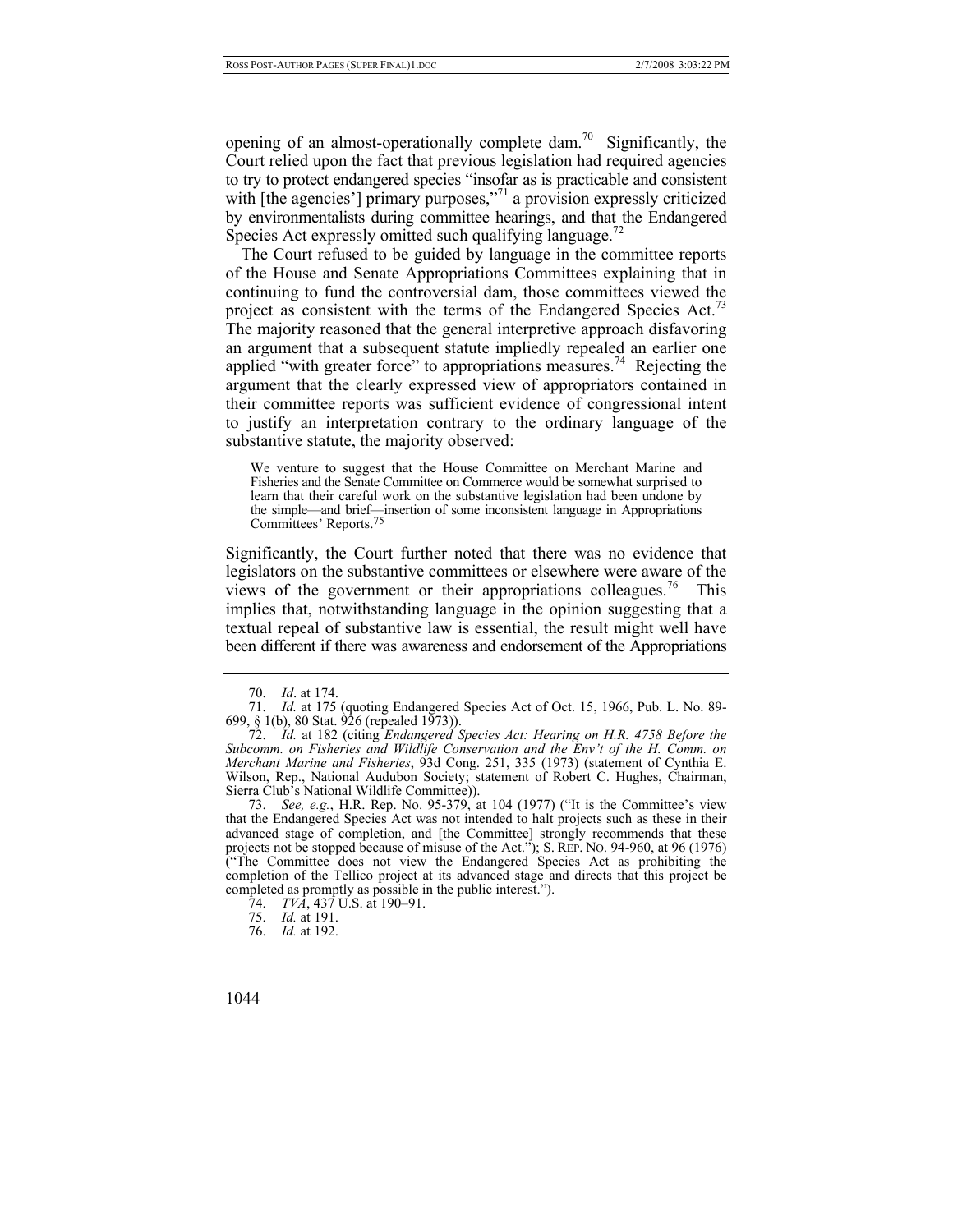Committee reports, such as defeat of an amendment to the appropriations legislation that would have conditioned funding on full compliance with the Act or perhaps even a colloquy between advocates of the dam project and leading members of the relevant substantive committee that indicated a consensus that the project was consistent with the Act.<sup>[77](#page-18-0)</sup>

Obviously, the clear statement requirement of the appropriations canon would be met if the funding measure had contained language that the funds should be spent "notwithstanding the Endangered Species Act" or, even more generally, "notwithstanding any other provision of law."<sup>78</sup> When no such statement exists, a range of possible meanings can be inferred from the fact of appropriation. A decision to appropriate money for a dam could reflect (i) congressional intent to have the project go forward notwithstanding any other provision of law; (ii) a considered congressional determination that the funded project did not, in fact, violate substantive law; (iii) the unconsidered assumption that the funded project was lawful, with no reliable indicator of congressional intent if this assumption were proven false; (iv) a policy judgment that the funded project meets spending priorities, but should proceed only if it were separately determined that the project was lawful.

Political science can aid in determining whether any of these alternatives are more or less probable. The Court properly found it significant that each house's internal rules disfavored the enactment of provisions of substantive law as part of appropriations legislation.<sup>79</sup> In

<sup>&</sup>quot;No appropriation shall be reported in any general appropriation bill, or be in order as an amendment thereto, for any expenditure not previously



<span id="page-18-0"></span><sup>77.</sup> *Cf.* WILLIAM N. ESKRIDGE, JR., PHILIP P. FRICKEY & ELIZABETH GARRETT, CASES AND MATERIALS ON LEGISLATION 1013–19 (3d ed. 2001) (discussing litigation involving the application of an easement-granting proviso in the Alaska National Interest Lands Conservation Act, Pub. L. No. 96-487, 94 Stat. 2371 (1980), to forest land in Colorado and Montana). In *Montana Wilderness Ass'n v. United States Forest Service*, 655 F.2d 951 (9th Cir. 1981), the court initially held that the proviso did not extend to Montana, but reconsidered when it was brought to its attention that a conference report on the Colorado Wilderness Act explained that the easement-granting proviso had been deleted from that bill because the matter had already been addressed in the Alaska statute.

<span id="page-18-1"></span>Significantly, appropriations legislation funding the Tellico Dam did include a specific provision appropriating funds to carry out the purposes of the Energy Reorganization Act of 1974 "notwithstanding the provisions of section 3617 of the Revised Statutes (31 U.S.C. 484)." Public Works for Water and Power Development and Energy Research Appropriation Act, 1976, Pub. L. No. 94-180, tit. I, preamble, 89 Stat. 1035, 1035 (1975).

<span id="page-18-2"></span> <sup>79.</sup> The Court observed:

House Rule XXI (2), for instance, specifically provides: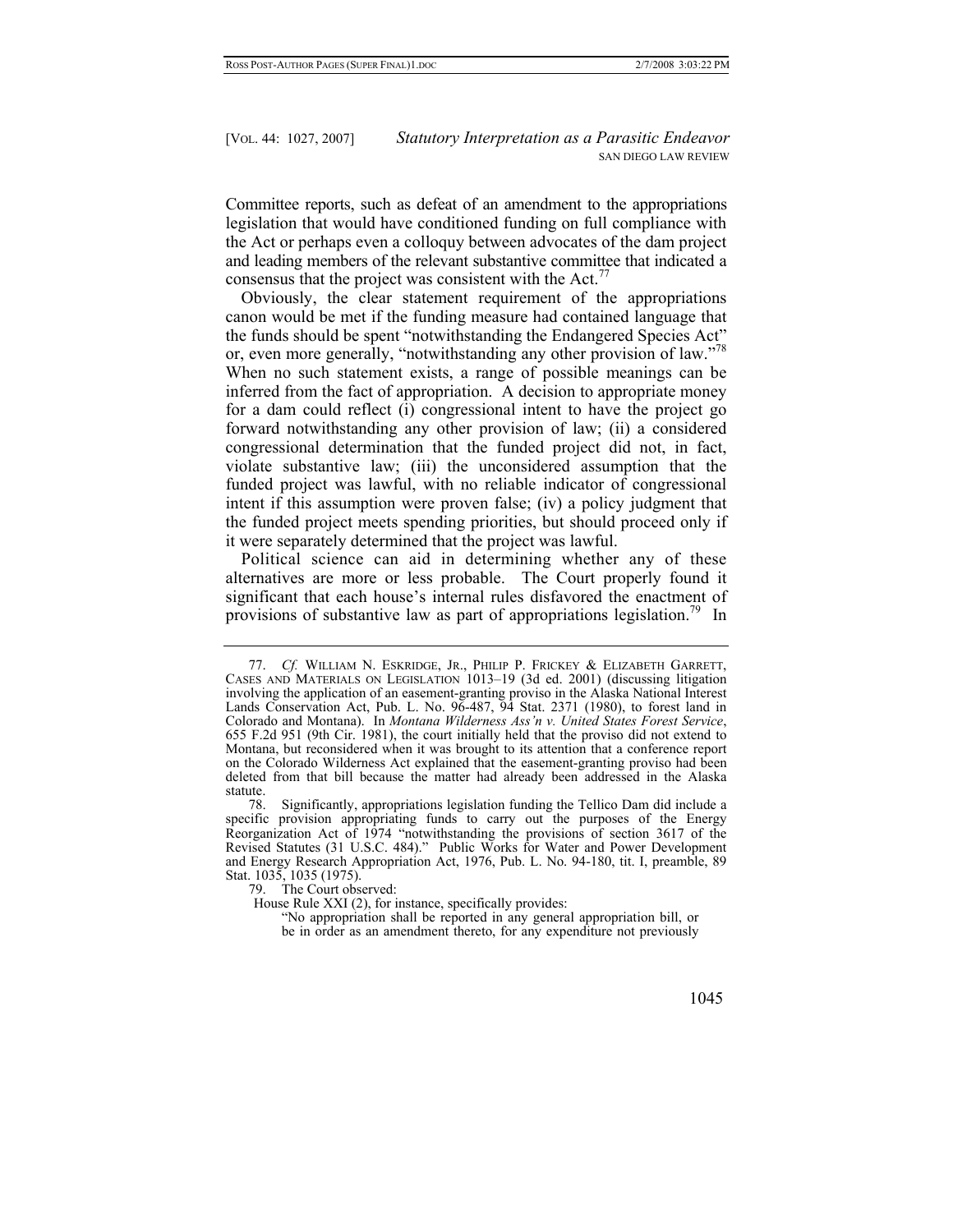other words, the House Rules make clear that the legislative command "spend money" plainly means "spend money subject to existing substantive law" unless the text indicates otherwise.<sup>80</sup> Legislative rules and practice provide a ready means for the majority to work its will in these cases: the Rules Committee can, when reporting the House Resolution governing terms of floor consideration of an appropriations measure, explicitly waive the rule and clearly signal an intent to permit an appropriations measure to change substantive law. Indeed, this approach is precisely what Speaker Newt Gingrich did to enable the more loyal Appropriations Committee to bypass substantive committees to enact a Republican legislative agenda after forty years of Democratic control.<sup>[81](#page-19-1)</sup>

The appropriations canon does not impose a *judicially* created requirement that "Congress must pursue their reform objectives through the ordinary legislative process, that is, through adjustments to the authorizing legislation." $82$  The canon does no more than enforce the *legislatively* created requirement that Congress must reform substantive legislation through substantive committees absent an explicit rule waiver. Indeed, giving effect to appropriations that changed substantive legislation would frustrate House Rules. If the Appropriations Committee had inserted in text a provision that exempted the Tellico Dam from the Endangered Species Act, it would have been subject to a point of order; it is not exactly clear how the chair of the Merchant Marine and Fisheries Committee could lodge a parliamentary objection to report language.<sup>83</sup> Under these

> authorized by law, unless in continuation of appropriations for such public works as are already in progress. *Nor shall any provision in any such bill or amendment thereto changing existing law be in order*." (Emphasis added.)

*TVA*, 437 U.S. at 191. While the majority party leadership can use the Rules Committee to secure a rules waiver in order to legislate on an appropriations bill, the entire membership can also work its will by overturning a point of order. For an illustration of an unsuccessful effort to pass substantive legislation with regard to the war in Iraq, see Charles Tiefer, *Can Appropriation Riders Speed Our Exit from Iraq?*, 42 STAN. J. INT'L L. 291, 307–09 (2006).

<span id="page-19-1"></span><span id="page-19-0"></span>80. I thank Abner Mikva for this observation.

81. *See* John H. Aldrich & David W. Rohde, *The Republican Revolution and the House Appropriations Committee*, 62 J. POL. 1, 19 (2000).

<span id="page-19-2"></span>82. McCubbins & Rodriguez, *supra* note 16, at 691.

<span id="page-19-3"></span>83. As the Court noted:

When voting on appropriations measures, legislators are entitled to operate under the assumption that the funds will be devoted to purposes which are lawful and not for any purpose forbidden. Without such an assurance, every appropriations measure would be pregnant with prospects of altering substantive legislation, repealing by implication any prior statute which might prohibit the

*See also* Standing Rules of the Senate, Rule 16.4. Thus, to sustain petitioner's position, we would be obliged to assume that Congress meant to repeal *pro tanto* § 7 of the Act by means of a procedure expressly prohibited under the rules of Congress.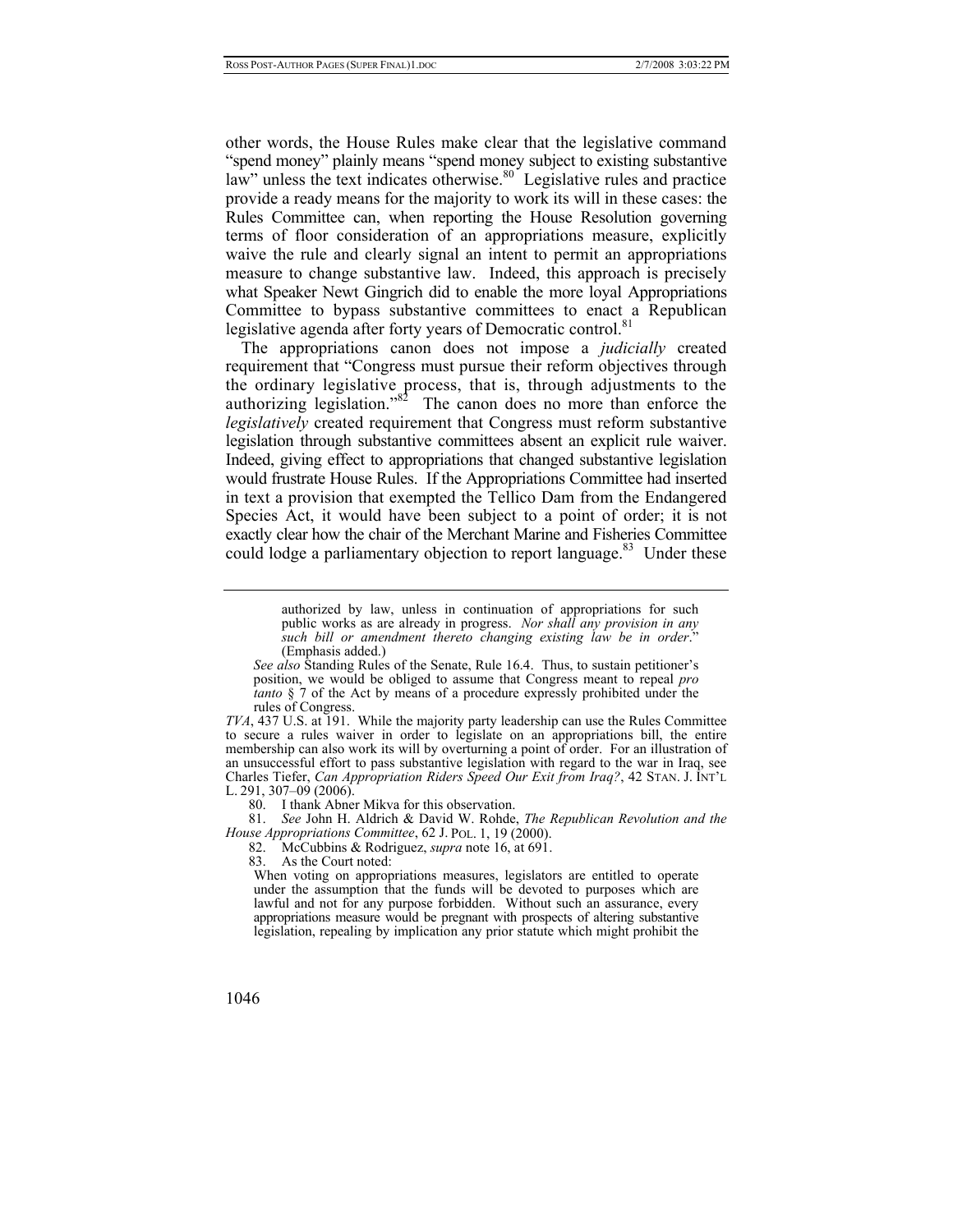circumstances, a statement inserted into a committee report of the Appropriations Committee, which if included in the text would have been subject to a point of order for violating House Rules, is not the act of a legislator "acting as an agent for the majority."[84](#page-20-0) If House leaders really wanted to exempt the Tellico Dam, the modest cost of explicitly doing so and waiving the rules could achieve the goal. Therefore, it is more likely that the report language reflected the House leaders' tolerance for appropriators scoring political points with special interests by inserting "cheap talk" report language demonstrating their support for a contested interpretation of existing law. Thus, in McNollgastian terms, the House Rules demonstrate both a desire to permit substantive committees to act as veto gates on changes in substantive legislation<sup>85</sup> and a view

<span id="page-20-1"></span>85. *Id.* at 18. McCubbins and Rodriguez believe that *Tennessee Valley Authority v. Hill* incorrectly ascertained legislative meaning, and others believe it was an unnecessary triumph of formalism over reality. *See, e.g.*, RONALD DWORKIN, LAW'S EMPIRE 15–23 (1986). My analysis suggests that the prompt overturning of the Court's decision, Endangered Species Act Amendments of 1978, Pub. L. No. 95-632, 92 Stat. 3751 (codified at 16 U.S.C. §§ 1531–1543 (1982)), doubtless required Tellico Dam advocates to pay some political price to secure the acquiescence of environmentalists on the Merchant Marine and Fisheries Committee, which is exactly the design of the House Rules in giving the substantive committee exclusive jurisdiction over substantive law. Indeed, the statute was strongly supported by the Tennessee congressional delegation and was part of a political deal to obtain a three-year authorization of the Endangered Species Act. *See* Environmental Law Institute, *96th Congress, 1st Session: Environmental Issues in Limbo*, 10 ENVTL. L. REP. 10,009, 10,013 n.54 (1980). A provision in the new legislation creating a cabinet-level committee to resolve exemption issues may actually have strengthened the statute because exemptions became so difficult to obtain. *See* Zygmunt J.B. Plater, *In the Wake of the Snail Darter: An Environmental Law Paradigm and Its Consequences*, 19 U. MICH. J.L. REFORM 805, 828 (1986). *Cf.* Brudney, *Congressional Commentary*, *supra* note 31, at 16–20 (describing how new Supreme Court decisions restrictively interpreting civil rights laws required use of additional political capital that doomed other legislation that likely would have passed). For this reason, I respectfully disagree with Bill Eskridge, *supra* note 31, at 339–40, that the failure to credit the Appropriations Committee report language is "blinking reality"; while Eskridge is agnostic on whether the decision and responsive legislation authorizing the dam "imposed unnecessary burdens on the congressional agenda (which is very limited)," *id.* at 340 n.76, I conclude that the burden of passing new legislation is precisely that intended by the House Rules that designate the Merchant Marine and Fisheries Committee as a veto gate. Elhauge, *supra* note 35, at 2220–21, defends the decision along similar lines.

expenditure. Not only would this lead to the absurd result of requiring Members to review exhaustively the background of every authorization before voting on an appropriation, but it would flout the very rules the Congress carefully adopted to avoid this need.

*TVA*, 437 U.S. at 190–91.

<span id="page-20-0"></span> <sup>84.</sup> McNollgast, *Legislative Intent*, *supra* note 3, at 24.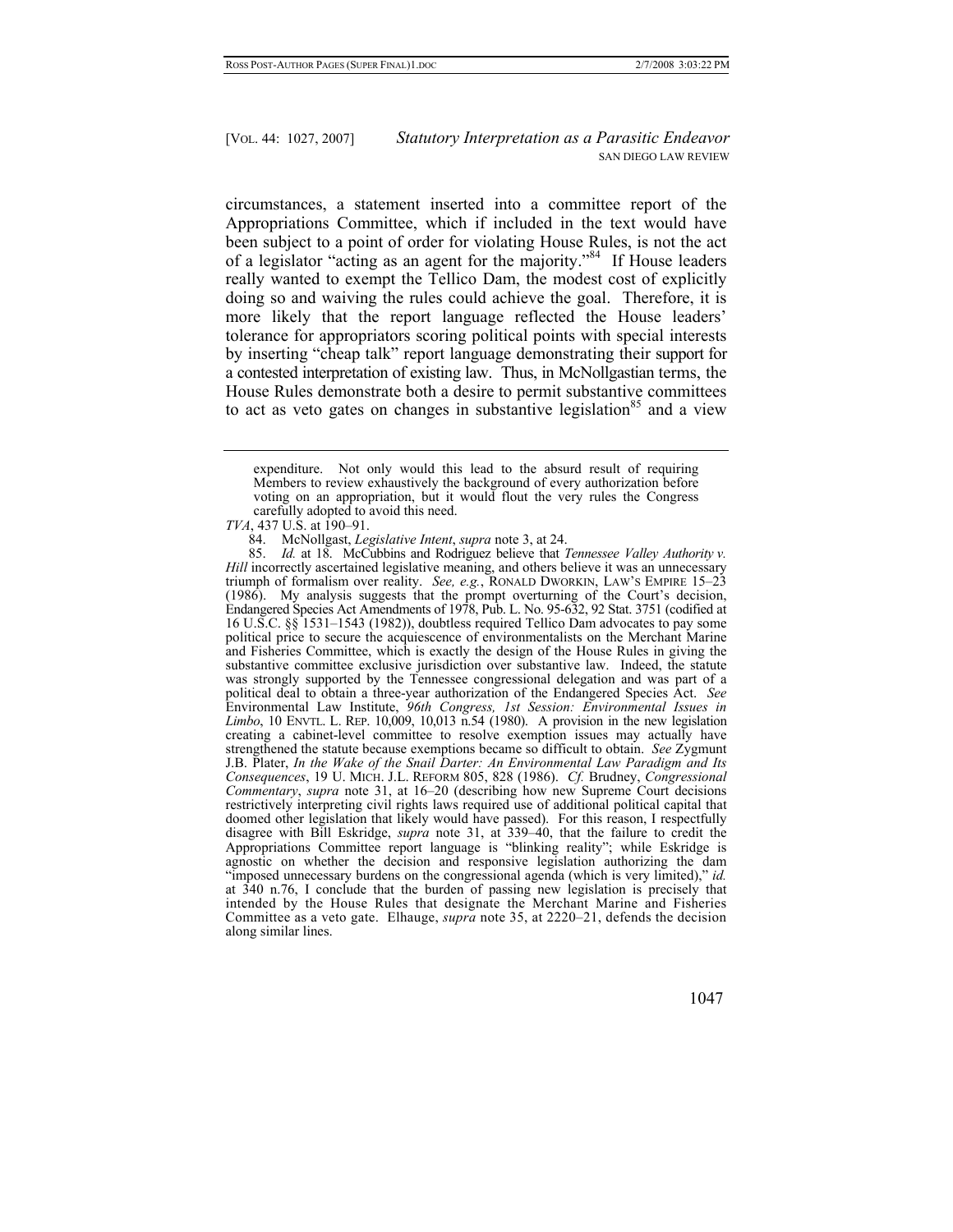that the interests reflected in substantive committees are presumed to be influential in most legislative bargains. Language in appropriations reports to the contrary are efforts to evade congressionally designated veto gates and are thus unreliable.<sup>[86](#page-21-0)</sup>

McCubbins and Rodriguez reach a contrary conclusion, as they read too much into prior work about the reasons why overall fiscal policies are delegated to the Appropriations Committees, whose perspective and composition are more likely to reflect the policy preferences of the majority party leadership than majorities on substantive committees.<sup>87</sup> But it is quite a leap in the logic of delegation to suggest that, contrary to the express design of the rules of each chamber, the Appropriations Committees are intended to serve as general committees of revision empowered to update the vast body of statutes Congress has previously passed. McCubbins and Rodriguez assert that *Tennessee Valley Authority v. Hill* "misunderstands the legislative process"<sup>88</sup> in predicting that the overwhelming majority of legislators who are *not* members of the Appropriations Committees acquiesce in allowing their vaunted colleagues to undo substantive legislation by inserting language in Appropriations Committee reports. It is with extreme temerity that I dispute a political scientist of Mat McCubbins's caliber in his own pond, so to speak; I confess my skepticism draws largely from my own experience as a staff

<span id="page-21-0"></span> <sup>86.</sup> McCubbins and Rodriguez's critique of the district court decision in *U.S. Security v. FTC*, 282 F. Supp. 2d 1285 (W.D. Okla. 2003), *rev'd in part sub nom. Mainstream Mktg. Servs. v. FTC*, 358 F.3d 1228 (10th Cir. 2004), misses the point in this regard. McCubbins & Rodriguez, *supra* note 16, at 673–74. In holding that the FTC lacked authority to create a do-not-call registry, the judge disregarded appropriations legislation that funded the creation of the registry by the FTC from fees. *U.S. Security*, 282 F. Supp. 2d at 1292. The legislative history recounted in McCubbins & Rodriguez, *supra* note 16, at 671–75, shows that the substantive legislation governing the FTC did indeed allow such an authorization, and so the judge was properly reversed. If one accepted the judge's misguided claim that the lack of express authority to promulgate a do-not-call list precluded the FTC's doing so, and his further misguided claim that a specific statute, the Telemarketing and Consumer Fraud and Abuse Prevention Act, 15 U.S.C. §§ 6101–08 (1994), did not create sufficient authority, then I do not believe that appropriations for unauthorized activities should suffice to effectively expand the FTC's jurisdiction.

Consider instead a closer debate about FTC authority: its contested authority to regulate the commercial activities of nonprofit organizations designed to serve the profitseeking interests of their members. The Supreme Court held in *California Dental Ass'n v. FTC*, 526 U.S. 756, 759 (1999), that the FTC had such jurisdiction, although the issue was sufficiently in doubt to require a grant of certiorari. *Id*. at 764–65. In my view, the inclusion in the legislative history of the FTC's 1998 appropriations of comments by the House and Senate committees that a portion of the FTC's funds should go to investigating anticompetitive practices of nonprofit professional associations should not have been particularly relevant to the Court's determination of the issue. *See id*. at 768–69.

<span id="page-21-1"></span> <sup>87.</sup> D. RODERICK KIEWIET & MATHEW D. MCCUBBINS, THE LOGIC OF DELEGATION: CONGRESSIONAL PARTIES AND THE APPROPRIATIONS PROCESS 132–33 (1991).

<span id="page-21-2"></span> <sup>88.</sup> McCubbins & Rodriguez, *supra* note 16, at 699.

<sup>1048</sup>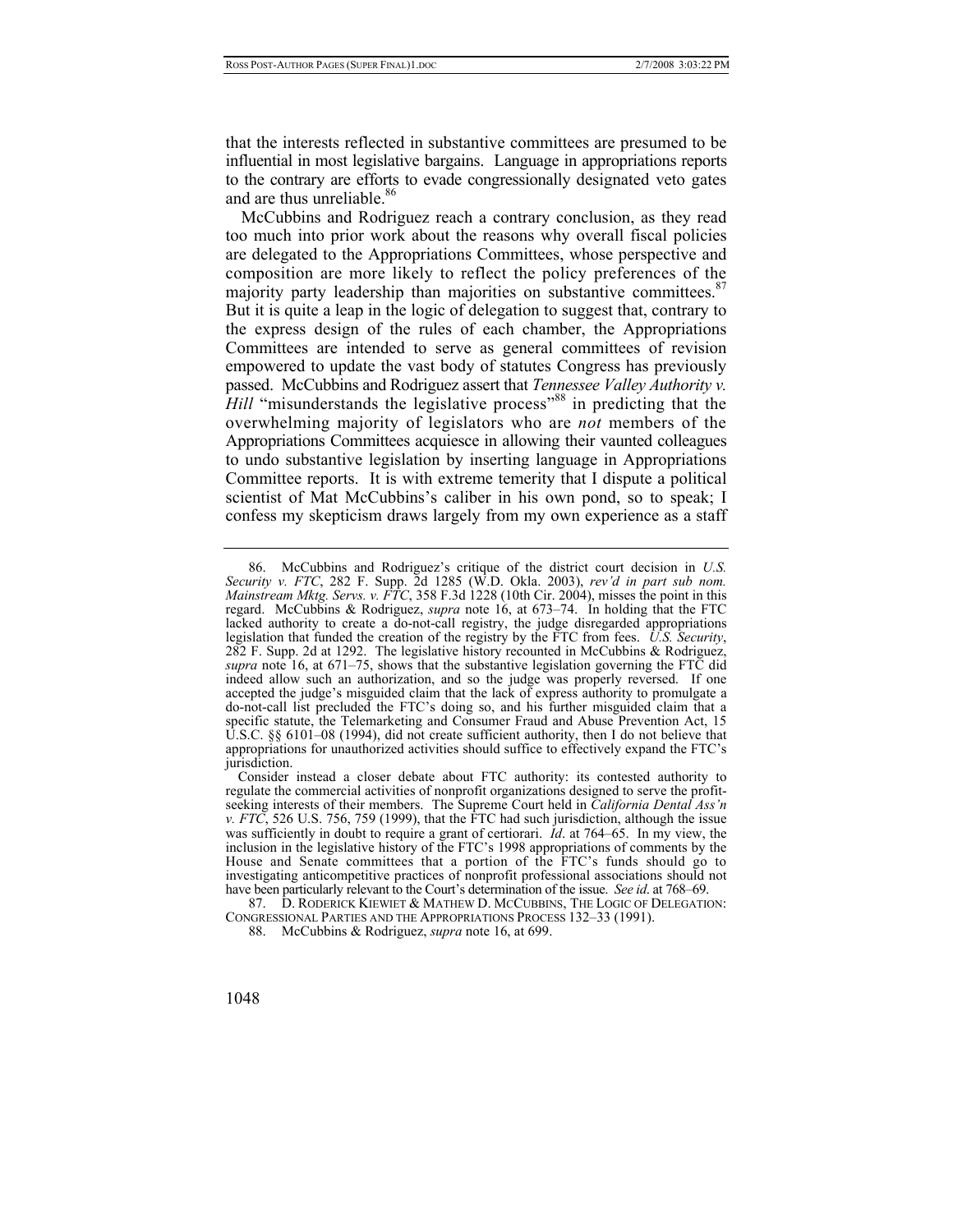attorney for a substantive committee (Senate Judiciary), but for scholarly purposes I will limit my argument to an assertion that the political science literature cited in *Canonical Construction* simply does not demonstrate their claim.<sup>89</sup> They argue that substantive committees are not representative of the entire chamber, and that the ability of substantive committees to achieve undesired policy outcomes is inhibited by the Rules Committee, the majority party leadership, and the need for many policies to receive adequate funding to be effectuated, thus requiring support from appropriators. But they acknowledge that veto gates exist that can frustrate passage of policies that may well attract majority support.<sup>90</sup> Curiously, they fail to reach the conclusion that among the veto gates are substantive committees, and that each house's rules are expressly designed to make it difficult, albeit not impossible, for a chamber's majority (much less the tacit acquiescence of the majority to the views of a majority of appropriators) to work its will over the objection of the relevant substantive committees.<sup>91</sup> It is unclear why and on what evidence we are now supposed to conclude that the House leadership believe this

<span id="page-22-2"></span> 91. One can certainly imagine a legislature designed to enhance majority party control by allowing the Speaker to appoint members of the fiscal committee and giving such a committee revision powers over substantive legislation before the bills went to the floor. Indeed, this describes the California legislature. WILLIAM K. MUIR, JR., LEGISLATURE: CALIFORNIA'S SCHOOL FOR POLITICS 28–29 (1982). As McNollgast observed: "[T]he legislature can choose a degree of difficulty for changing a policy bargain through its choice of institutional rules and structures." McNollgast, *Legislative Intent*, *supra*  note 3, at 11. Thus, successful legislation must pass through numerous veto gates: "[A]greement must be reached *among House and Senate committees*, the majority party leadership in both chambers, majorities in both chambers, and the president." *Id*. (emphasis added).

The accuracy of the appropriations canon as a means of preserving desired veto gates should not be confused with periodic moves to enhance the effectiveness of the Appropriations Committee as a veto gate as well. Thus, over its history the House has created a notable exception to the ban on substantive legislation on appropriations legislation (the so-called Holman Rule) when the effect is to limit expenditures. *See* KIEWIET & MCCUBBINS, *supra* note 87, at 66–71. This does not, as claimed, "erase[] the boundary between the jurisdiction of Appropriations and that of other House committees." *Id.* at 66. Certainly, where the Appropriations Committee desires to spend money on programs that violate substantive law, such as the Tellico Dam, the exception would not apply. Rather than allowing an evisceration of the substantive committee's veto powers, it simply adds another veto gate.

<span id="page-22-1"></span><span id="page-22-0"></span><sup>89.</sup> *See, e.g.*, *infra* note 94.

McCubbins & Rodriguez, *supra* note 16, at 700–01. Substantive committees are archetypical veto gates if we accept the definition by the concept's originators: a person or committee whose actions can significantly affect the course of legislation, most importantly by imposing costs on subsequent decisionmakers seeking to reverse their policy choices. McNollgast, *Legislative Intent*, *supra* note 3, at 7.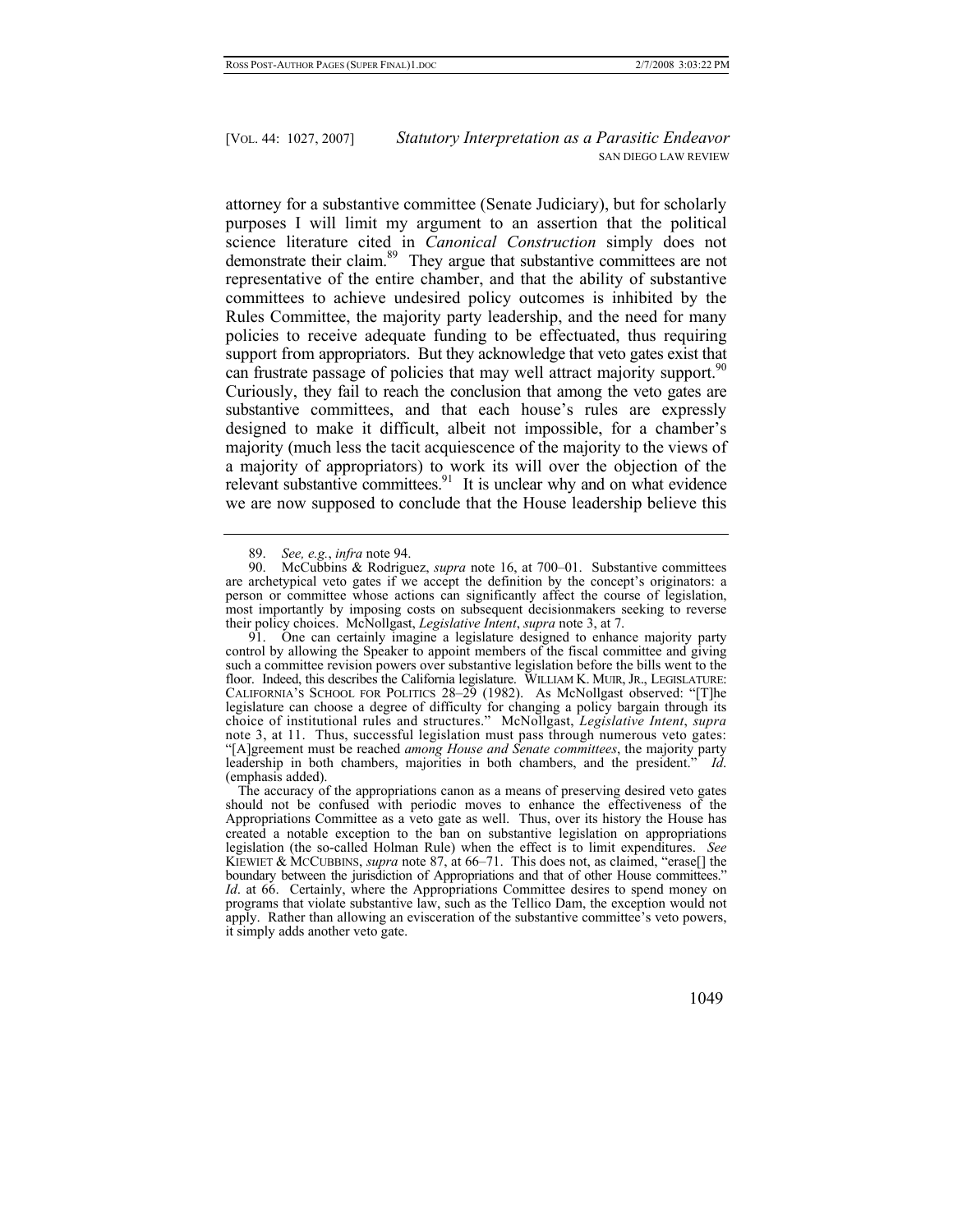degree of difficulty is so great that party leaders should now be able to easily amend substantive law by securing favorable language in an Appropriations Committee report.<sup>92</sup> Although McCubbins and Rodriguez demonstrate that "the intra-Congressional structure of policymaking delegation and control works as effectively in the appropriations process" as in the process of enacting substantive legislation, $93$  this does not support the claim that report language or other indicia of the views of key appropriators are reliable in determining whether appropriations legislation was intended to supplant substantive law.<sup>[94](#page-23-2)</sup>

 94. In connection with its claim that *TVA* "misunderstands the legislative process" in its solicitude for the turf-protecting interests of substantive committees, McCubbins  $\&$ Rodriguez, *supra* note 16, at 698–701, also cites two other political science resources: GARY W.COX & MATHEW D. MCCUBBINS, LEGISLATIVE LEVIATHAN: PARTY GOVERNMENT IN THE HOUSE 83–135 (1993) (miscited in McCubbins & Rodriguez, *supra* note 16, at 700 n.117) and Gary W. Cox & Mathew D. McCubbins, *Agenda Power in the U.S. House of Representatives, 1877–1986*, *in* PARTY, PROCESS, AND POLITICAL CHANGE IN CONGRESS: NEW PERSPECTIVES ON THE HISTORY OF CONGRESS 107 (David W. Brady & Mathew D. McCubbins eds., 2002). Each discusses positively (and implicitly normatively) how and why party leaders control the legislative agenda. *See, e.g.*, COX & MCCUBBINS, *supra*, at 83; Cox & McCubbins, *supra*, at 110. Neither of these sources demonstrates the claim that party leadership control over the work of substantive committees is so strong that House members do not want the substantive committees to serve as veto gates, or that it is too costly to impose the burden on party leaders and their agents on the Appropriations Committee of expressly repealing substantive law and getting a waiver from the Rules Committee.

Some prior work suggests a normative hostility to rules designed to preserve the veto power of substantive committees, which are less representative of the entire chamber than the party leadership or appropriators. *See, e.g.*, KIEWIET & MCCUBBINS, *supra* note 87, at 12, 239 n.4 (noting that detailed rules limiting jurisdiction of Appropriations Committee to preclude substantive legislation is "ironic" because "Congress has attempted to establish through a web of tradition and precedent a distinction that cannot be made in principle"). Consistent with the thesis of this essay, McCubbins and Rodriguez are of course free to make a transparent normative argument that courts should give effect to unreliable legislative history in the form of Appropriations Committee report language on the grounds that unrepresentative substantive committees should not serve as veto gates and judges should facilitate the process by which their work can be easily evaded. However, McCubbins & Rodriguez, *supra* note 16, does not seek to make this argument. With similar opacity from the opposite perspective, see Daniel A. Farber, *Statutory Interpretation and Legislative Supremacy*, 78 GEO. L.J. 281, 296–97 (1989). Farber praises the Court's decision as faithful to legislative supremacy, while arguing that the effect of a contrary result would be to require careful scrutiny by all members of all Appropriations Committee reports, which "would have undesirable effects on the legislative process" and would "merely invite special interests to abuse the appropriations process as a means of undercutting substantive legislation." *Id*. at 296. Responding to Ronald Dworkin's claim that legislators who voted to enact the

<span id="page-23-0"></span> <sup>92.</sup> Even at the apex of leadership control under Speaker Newt Gingrich, reflecting an expressed desire to achieve the majority party agenda by using appropriations legislation to secure changes in substantive law by evading the veto gates of the substantive committees and President Clinton, the leadership used express waivers proposed by the Rules Committee to effectuate these changes. Aldrich & Rohde, *supra* note 81, at 7–22.

<span id="page-23-2"></span><span id="page-23-1"></span> <sup>93.</sup> McCubbins & Rodriguez, *supra* note 16, at 701.